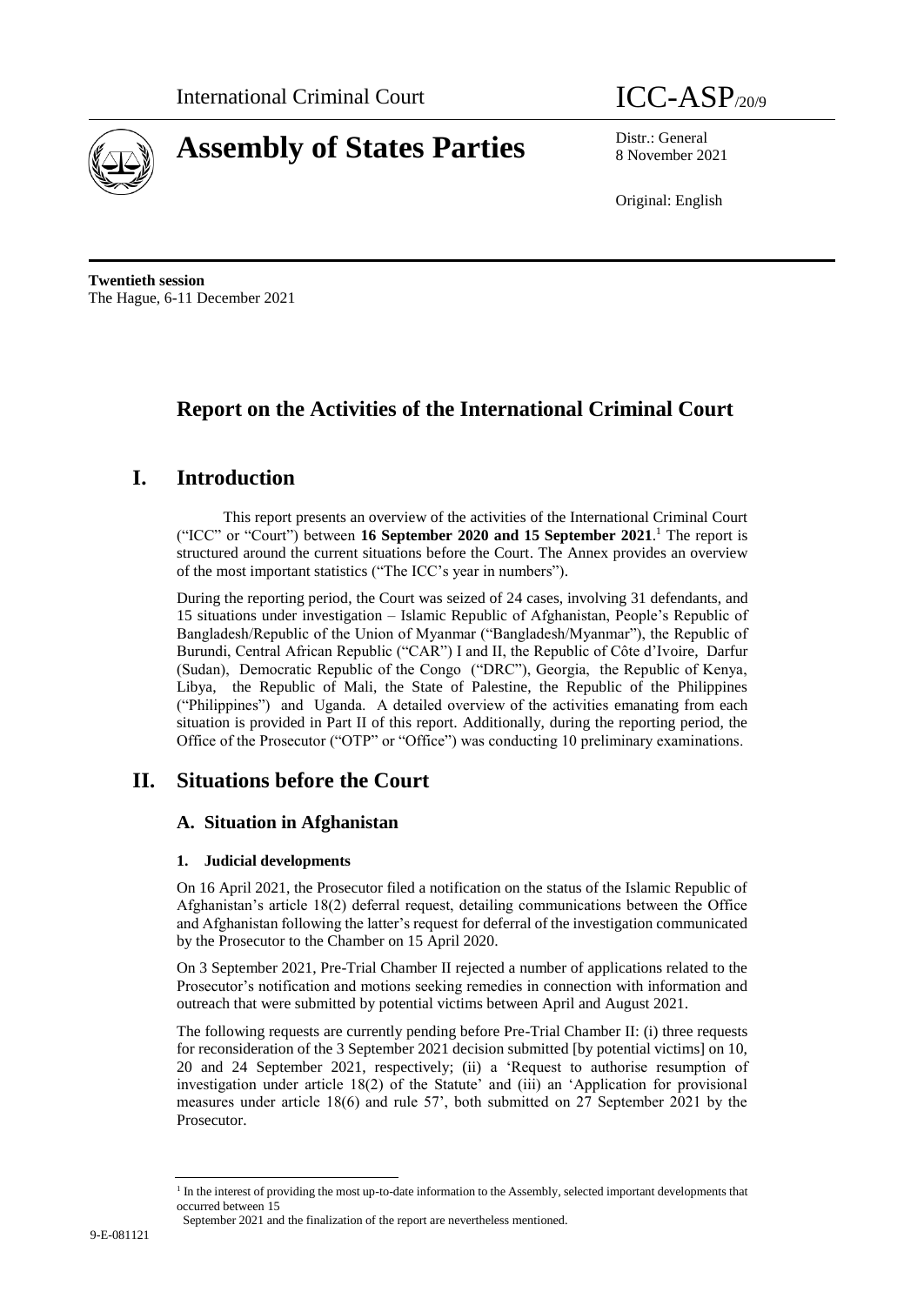### **2. Investigations**

The OTP continued to engage with a range of stakeholders, to build relevant cooperation networks and prepare the foundation for the commencement of investigative activities. This preparatory work included the identification, analysis and management of risks, assessment of security and logistical issues, and where appropriate, preservation of evidence.

On 27 September 2021, the Prosecutor filed an application for an expedited order before Pre-Trial Chamber II seeking authorization for the Office to resume its investigation in the situation.

### **3. Registry Activities**

The Registry's Victims Participation and Reparations Section ("VPRS") continued to inform victims and their representatives of judicial developments and to organise informative sessions upon request.

The political and security context, pandemic, and the lack of resources represented a challenge for direct communication with the affected communities. The first priority was to get an extensive mapping of actors and potential partners, of the channels of communication to efficiently communicate in Afghanistan. Further, The Registry's Public Information and Outreach Section ("PIOS") has undertaken in cooperation with partners a monitoring of the media to keep track of what is reported on the ICC and Justice, perceptions and rumours, and to identify misinformation and concerns. Timely information on the relevant judicial developments was provided through existing networks of partners in the local languages.

### **B. Situation in Bangladesh/Myanmar**

### **1. Judicial developments**

Between December 2020 and June 2021, the Registry submitted three reports on information and outreach activities undertaken with the affected communities and the victims pursuant to Pre-Trial Chamber III's order to the Registry dated 20 January 2020.

On 27 October 2020, Pre-Trial Chamber III dismissed the 'Victims' joint request concerning hearings outside the host State', dated 4 August 2020.

### **2. Investigations**

Due to the ongoing impact of the COVID-19 pandemic, the Office conducted a limited number of missions in relation to its ongoing investigations. The Office has, however, advanced other aspects of its investigations and has continued to make important progress in the collection of evidence. The Office has engaged with a range of stakeholders, including Government ministries in Bangladesh, diplomats, UN agencies and non-governmental organizations ("NGOs") to inform them on developments in relation to the situation. In February and March 2021, the Office conducted outreach activities to affected communities

On 16 July 2021, the Prosecutor received a high-level visit from the authorities of Bangladesh, aimed at strengthening cooperation.

The OTP continued its efforts to enlarge its cooperation network, respecting both Bangladesh and the wider region, and called upon all parties to cooperate with its investigations, including Myanmar. The Office also monitored judicial proceedings and investigations of other (international) investigative and/or judicial structures, and sought to engage where relevant.

### **3. Registry Activities**

The VPRS continued to inform the victims and their representatives of the alleged crimes committed against the Rohingya population of all relevant judicial developments and potential next steps. It also informed, jointly with PIOS, the Pre-Trial Chamber through periodic reports of the Registry's information and outreach activities.

Due to COVID related restrictions, PIOS used mainly social media to inform the affected communities. Main concerns and misunderstandings were identified from the on-line media and partners. As a result, five radio programs and podcasts were produced in cooperation with the international media partner in Rohingya language and digitally distributed through established networks. They covered the mandate of the ICC as well as important topics such as protection of witnesses, the ICC legal process and the roles of parties and participants in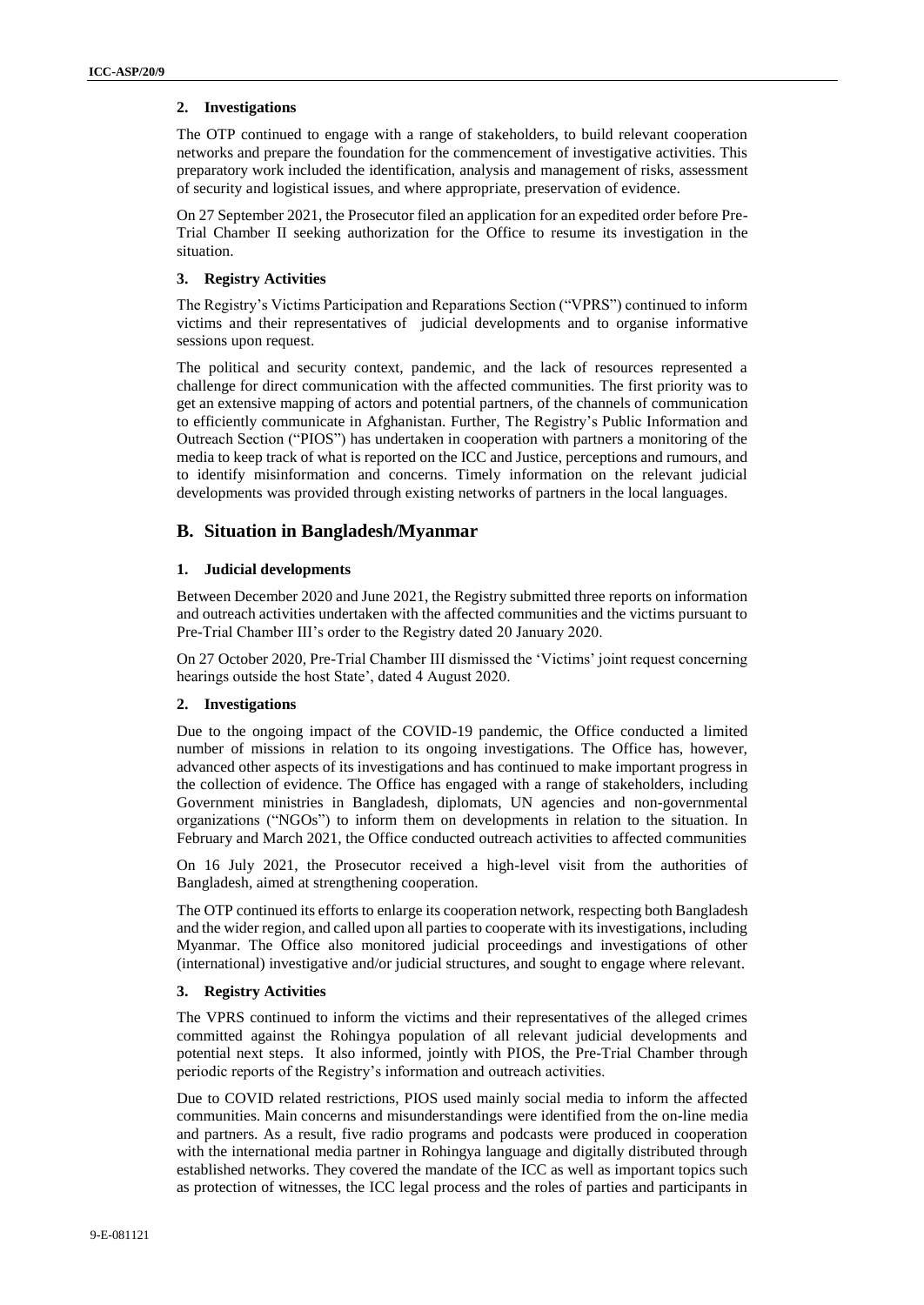the proceedings. PIOS also facilitated the production of a program focusing on the work of the OTP.

PIOS liaised with the Independent Investigative Mechanism for Myanmar to exchange information on the respective activities, explore possible avenue of cooperation and harmonize language especially when referring to respective mandates and powers. PIOS is also in the final phases of producing a mapping report on the political context and background information on the situation of Rohingya people; the common perceptions, expectations and misunderstandings about the Court; channels of communication and existing networks. The report also contains indications on how best to reach out to the Rohingya population, including tools and distribution channels.

### **C. Situation in Burundi**

### **1. Investigations**

The Office conducted several missions in connection with investigations into the alleged crimes committed in this situation, as well as to strengthen cooperation networks. The Office continued to collect evidence, including witness interviews concerning the crimes under investigation. Against that background, the OTP benefited from cooperation with States, United Nations ("UN") entities and NGOs.

### **2. Registry Activities**

The VPRS continued to respond to victim representatives' requests for information. Outreach continued discussions with the ICC Network of Burundian Journalists and the member organisations of the Coalition for the ICC to develop cooperation projects aimed at raising the knowledge about the country among different target groups including media professionals through them general population and particularly legal community, refugees and groups working with them. To provide further information to victims and affected communities, the Burundian coalition for the ICC continued with the campaign in partnership with PIOS, to pass messages responding to key questions about the ICC through radio, social media and dedicated WhatsApp groups, share outreach tools and answer questions from the member organisations.

### **D. Situation in the Central African Republic ("CAR")**

### **1. Judicial developments**

On 7 October 2020, Pre-Trial Chamber II informed the Trust Fund for Victims ("TFV") that the proposed assistance mandate activities in the CAR, as described in the TFV's Notification under regulation 50 (a) of the Regulations of the TFV, did not appear to pre-determine any issue to be determined by the Court.

### *(a) The Prosecutor v. Jean-Pierre Bemba Gombo*

On 1 October 2020, Pre-Trial Chamber II rejected Mr Bemba's request for leave to appeal the Chamber's 18 May 2020 decision rejecting his claim for compensation and damages as a result of the Appeals Chamber overturning his conviction.

### **2. Registry Activities**

Counsel from OPCV continued her task of assisting applicants she represents for the purpose of their inclusion and participation in the TFV's assistance programme in CAR. The Registry supported five missions of legal representatives of victims to CAR.

### **E. Situation in the Central African Republic II ("CAR II")**

### **1. Judicial Developments**

### *(a) The Prosecutor v. Alfred Yekatom and Patrice-Edouard Ngaïssona*

On 9 October 2020, the Appeals Chamber rejected Mr Yekatom's appeal against the 28 April 2020 decision of Trial Chamber V finding the case against him to be admissible.

On 5 February 2021, the Appeals Chamber confirmed the Trial Chamber's decision on motions on the scope of the charges and the scope of the evidence at trial, rejecting Mr Yekatom's two grounds of appeal against that decision.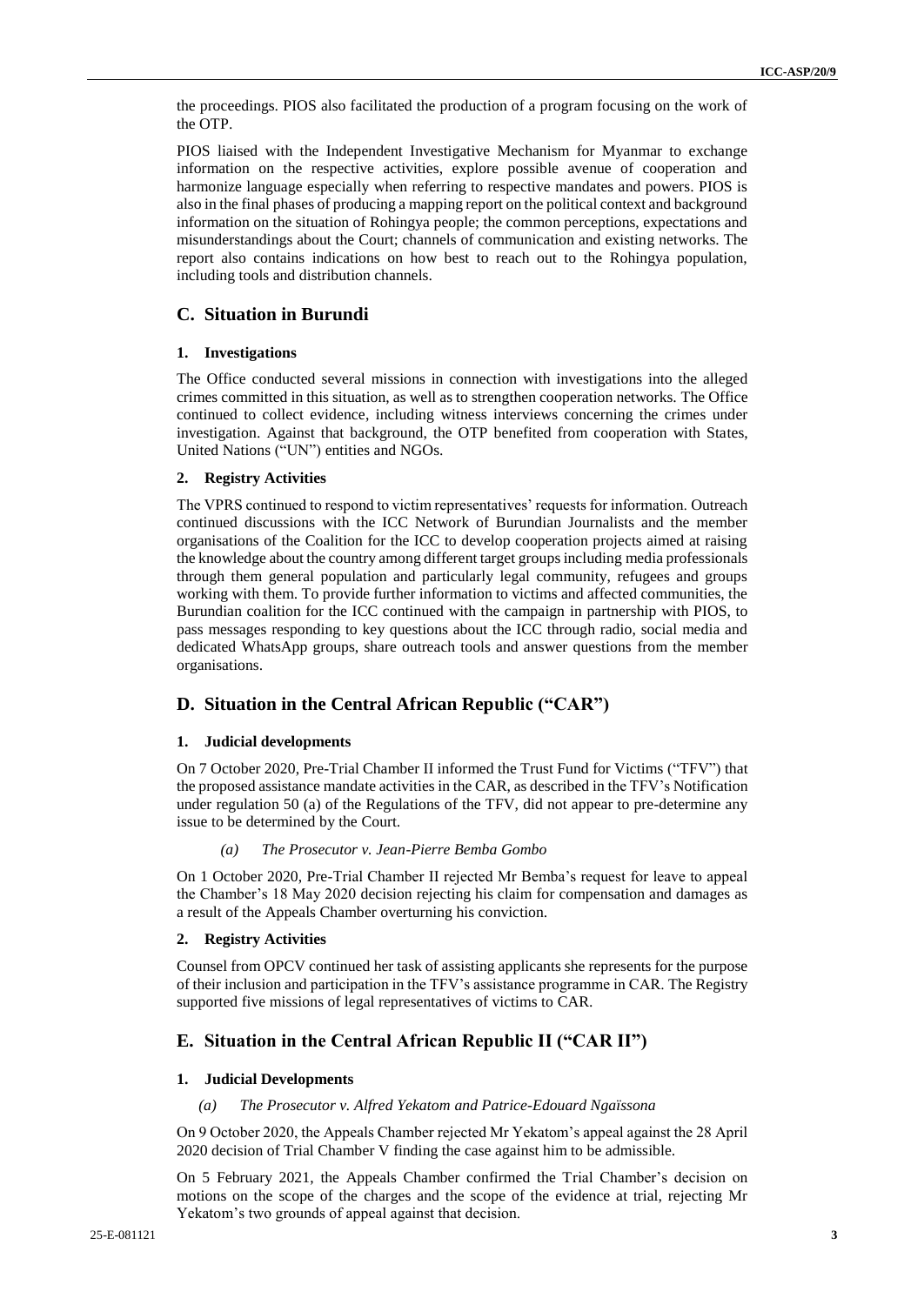The trial commenced on 16 February 2021 before Trial Chamber V. The presentation of evidence by the Prosecutor started on 15 March. As of 15 September 2021, 18 witnesses have testified before the Chamber. The testimony of a number of other witnesses has been submitted in writing.

#### *(b) The Prosecutor v. Mahamat Said Abdel Kani*

On 24 January 2021, Mr Said, an alleged commander and top-ranking member of the militia group known as 'Seleka', surrendered and was subsequently transferred to the Court's custody, pursuant to the warrant of arrest issued against him on 7 January 2019. On 29 January 2021, Mr Said made his initial appearance before the Single Judge of Pre-Trial Chamber II. On 16 August 2021, the Prosecutor submitted the Document Containing the Charges together with its List of Evidence and, on 30 August 2021, the Pre-Confirmation Brief. Mr Said is charged with 14 counts of war crimes and crimes against humanity allegedly perpetrated in Bangui between April and 8 November 2013. The confirmation of charges hearing took place from 12 to 14 October 2021.

On 14 September 2021, the Appeals Chamber confirmed the Trial Chamber's decision establishing principles applicable to victims' applications for participation, rejecting the appeal filed by Mr Said.

### **2. Investigations**

In the context of its ongoing investigations into the situation, and in particular in relation to the ongoing trial against Mr Yekatom and Mr Ngaïssona and preparations for the confirmation of charges hearing against Mr Said, the Office conducted several investigative missions to, among other, the CAR.

Maintaining and further strengthening cooperation with the newly elected and nominated authorities of the CAR, and enhancing and sustaining cooperation from key stakeholders, including the UN Multidimensional Integrated Stabilization Mission in the CAR as well as neighbouring countries, remained a priority.

The Office continued to monitor and encourage national criminal proceedings as well as cooperate and share expertise with national judicial actors, including the Special Criminal Court.

### **3. Registry Activities**

The ICC Country Office ("CO") supported missions of the Court as well as the TFV. Pretrial and trial activities related to the *Yekatom and Ngaïssona* case continued, with support provided to OTP, Defence Counsel, LRV and OPCV, VWS, substantive CO CAR led victim and case-focused outreach activities, and courtroom support, including facilitating video link testimony. The CO CAR led an intelligence based operation to assist the execution of the arrest warrant for Mr Said, with related public information and victim participation related activities following thereafter.

*The Grand Debat Sur la Justice* continued to provide ICC branded public information and outreach, within an over-arching transitional justice continuum. A CO CAR based Press Information Centre has been opened to enable CAR media and CAR based counsel to follow courtroom proceedings. Key leader engagement has further helped to leverage that information flow and support. Such support included that provided by the CAR Special Criminal Court, to enable a Bangui based venue from which to broadcast the opening day of the *Yekatom and Ngaïssona* trial. MINUSCA provided logistical and security support.

The facilitation of the application process for victim participation by the VPRS and related field resources continued throughout the trial proceedings in the *Yekatom and Ngaïssona* case and started in the new *Said* case at the pre-trial stage. Relevant staff reached out to victim groups and communities to inform them about the proceedings and the application process, and collect relevant information. The VPRS registered, assessed and transmitted a total of 1,222 victims' applications to the Chambers in both cases. In following its 'ABC' application submission approach, $2$  redactions had to be applied on less than 60 applications, saving relevant time and resources of all actors involved.

<sup>&</sup>lt;sup>2</sup> Appeals Chamber, *The Prosecutor v. Mahamat Said Abdel Kani*, Judgment on the appeal of Mr Mahamat Said Abdel Kani against the decision of Pre-Trial Chamber II of 16 April 2021 entitled "Decision establishing the principles applicable to victims' applications for participation", ICC-01/14-01/21-171, 14 September 2021.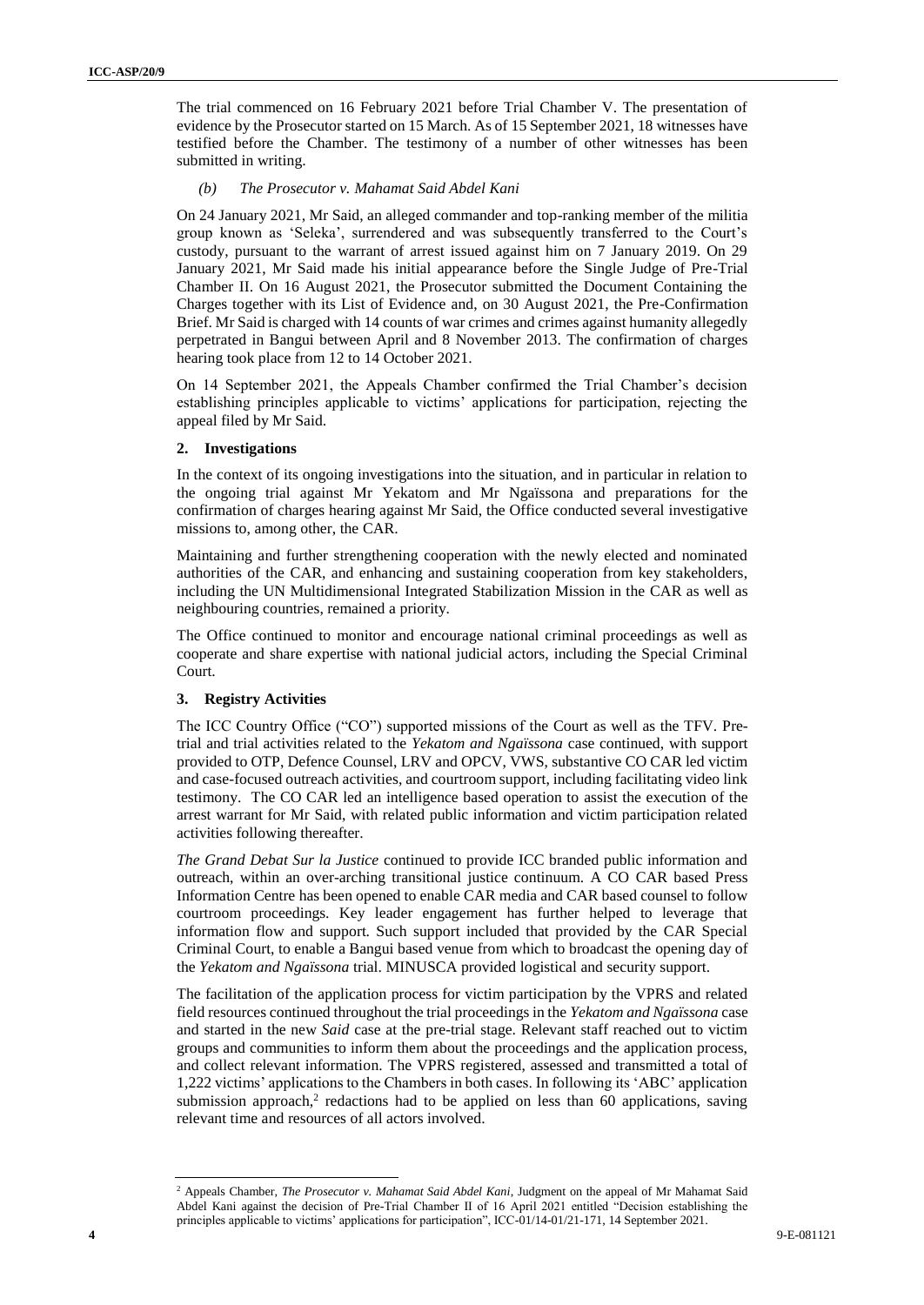In the *Yekatom and Ngaïssona* case, a counsel from the OPCV has been representing 103 former child soldiers; a second group of 1,085 victims of other crimes has been represented by another counsel from the OPCV, jointly with four external counsel. The OPCV counsel have also been assisting the victims they represent for the purpose of their inclusion and participation in the TFV's full assistance programme in CAR launched in 2021.

In the *Said* case, VPRS and its colleagues in the CO engaged in intense training activities of local interlocutors for engagement with victims for participation in the pre-trial phase of the case. VPRS field staff also engaged with victims directly in informing them and collecting application forms. A counsel from the OPCV has been appointed by Pre-Trial Chamber II, on 9 July 2021, to represent the collective interests of applicant victims on a temporary and provisional basis.

The Registry facilitated three missions of defence counsel and four missions of the teams of legal representatives of victims to CAR. The Registry also appointed twelve duty counsel and facilitated two missions in relation to this situation.

### **F. Situation in Côte d'Ivoire ("CIV")**

### **1. Judicial Developments**

On 8 September 2020, Pre-Trial Chamber II informed the Trust Fund for Victims that the proposed assistance mandate activities in Côte d'Ivoire, as described in its Notification under regulation 50 (a) of the Regulations of the TFV, did not appear to pre-determine any issue to be determined by the Court.

### *(a) The Prosecutor v. Laurent Gbagbo and Charles Blé Goudé*

On 31 March 2021, ruling on the appeal of the Prosecutor against the decision of Trial Chamber I to acquit the two accused following no-case-to-answer motions, the Appeals Chamber confirmed, by majority, the acquittals of Mr Gbagbo and Mr Blé Goudé.

### *(b) The Prosecutor v. Simone Gbagbo*

On 19 July 2021, Pre-Trial Chamber II granted the request of the Prosecutor, dated 15 June 2021, to vacate the arrest warrant against Simone Gbagbo. The Chamber concluded that developments at the trial and appeal stage of the case of Laurent Gbagbo had made it apparent that the evidence upon which the warrant of arrest for Simone Gbagbo was grounded could no longer be considered as satisfying the evidentiary threshold required in article 58(1)(a) of the Rome Statute.

### **2. Investigations**

The OTP continued the collection of evidence in relation to alleged crimes committed during the post-election violence from the side opposed to former President Laurent Gbagbo (CIV II).

### **3. Registry Activities**

The VPRS did not receive any applications for participation and/or reparations related to crimes allegedly committed the Situation. To date, the total number of victim applications for participation received in relation to the CIV II Situation remains at 3,896.

CIV CO supported a total of 30 missions. In December 2020, CIV CO completed the extension of the office space with the installation of three prefabricated units.

Despite the impact of the COVID-19 pandemic on the CO's ability to conduct operational activities, the Outreach team organised two information sessions in Abidjan to address victims' concerns and queries following the Appeals Chamber's 31 March 2021 judgement confirming the acquittals in the *Gbagbo and Blé Goudé* case, in partnership with a Victims Association (COVICI) and the Ivorian Coalition for the ICC.

In April 2021, the CO conducted a debriefing mission in two localities to exchange on the 2019 awareness campaign with schools and contemplate how to resume activities in the COVID-19 context.

The Registry continued the process of identifying affected communities, their location and support structures on the ground for CIV II, with the support of the VPR staff based in Mali.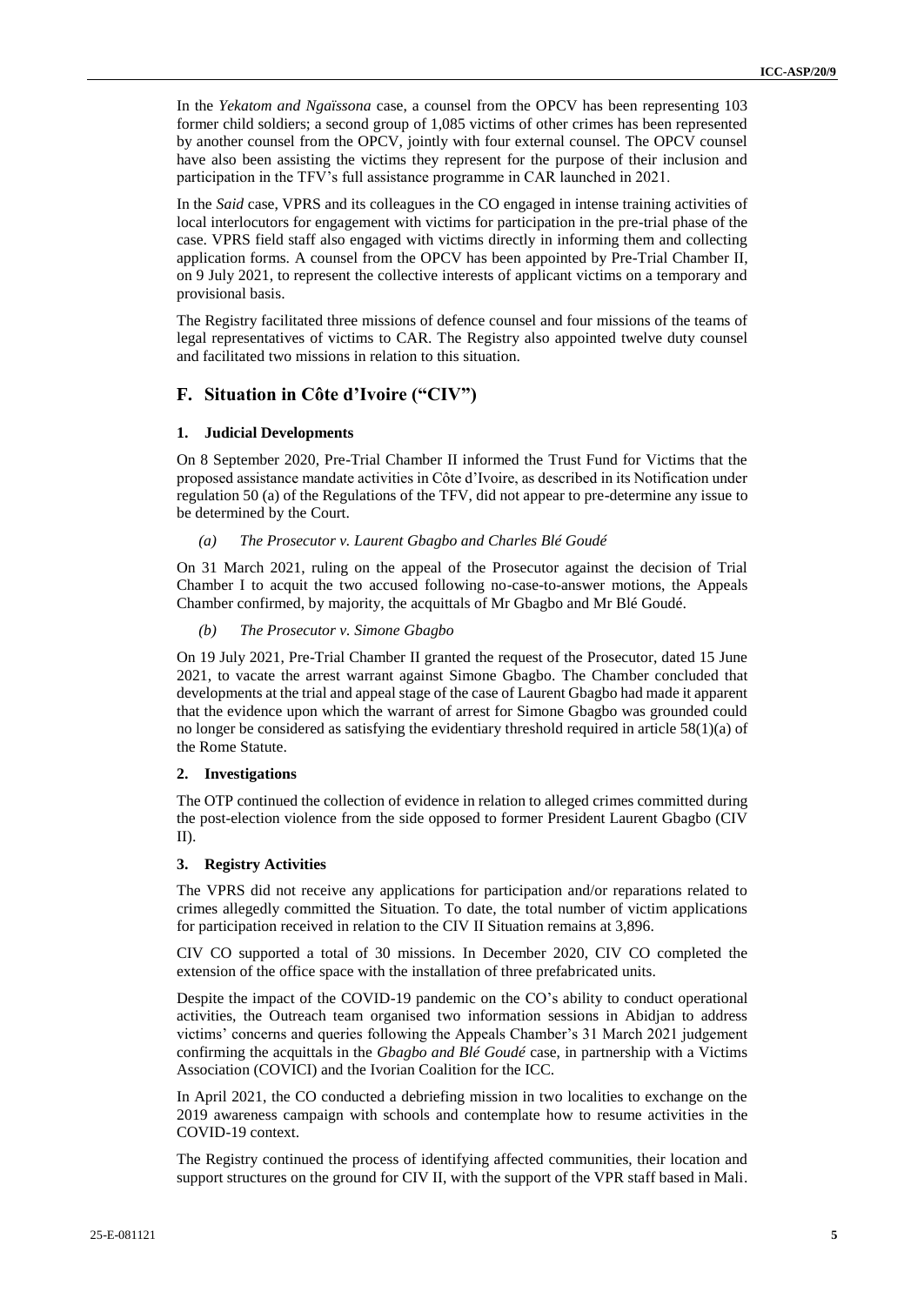729 victims participating in the *Gbagbo & Blé Goudé* case have been represented by the OPCV counsel. Following the confirmation by the Appeals Chamber in March 2021 of Trial Chamber I's acquittal decision, the OPCV counsel has been assisting the victims she represents for the purpose of their inclusion and participation in the TFV's assistance programme in Côte d'Ivoire.

The Registry appointed nine duty counsel and facilitated five missions.

### **G. Situation in Darfur**

### **1. Judicial developments**

#### *(a) The Prosecutor v. Ali Muhammad Ali Abd-Al-Rahman (Ali Kushayb)*

The confirmation of charges hearing was held from 24 to 26 May 2021. On 9 July 2021, Pre-Trial Chamber II confirmed 31 counts of war crimes and crimes against humanity allegedly committed between August 2003 and at least April 2004 in Kodoom, Bindisi, Mukjar, Deleig and their surrounding areas in Darfur, Sudan and committed Mr Abd-Al-Rahman to trial. In August and September 2021, the Defence and the Prosecutor requested Pre-Trial Chamber II to reconsider and/or grant leave to appeal the confirmation of charges decision. The requests are currently pending before the Chamber.

During the reporting period, the Appeals Chamber dealt with eight appeals by Mr Abd-Al-Rahman against decisions of Pre-Trial Chamber II, including four decisions to maintain his detention pending trial. Of those appeals, the Appeals Chamber rejected all but one, which is still pending.

The Court signed a cooperation agreement with Sudan in the context of the Abd-Al-Rahman case on 3 and 10 May 2021.

#### **2. Investigations**

In August 2021, the Prosecutor conducted an official visit to Sudan, a first visit to a situation country since assuming office, to advance cooperation with both national authorities and the diplomatic community in Khartoum. A new Memorandum of Understanding on cooperation between the Office and the Government of the Republic of Sudan regarding the investigation of all suspects against whom warrants of arrest have been issued by the Court was signed at the conclusion of the visit on 12 August. Since then, the Office has been working to further advance cooperation for its investigations, to create the conditions for a continuous presence of its staff in Sudan, to advance investigations in relation to the suspects who remain at large and to be ready for trial in the case *The Prosecutor v. Ali Muhammad Ali Abd-Al- Rahman ('Ali Kushayb')*.

### **3. Registry Activities**

The VPRS continued its activities assisting victims in the process of applying to participate in pre-trial proceedings. This entailed the continuous conduct of information and training sessions to a large array of interlocutors, and the collection of victim information and applications including through direct interactions in the field. Due to COVID-19-related restrictions, VPRS continued to also rely heavily on interactive IT solutions.

PIOS designed a cost effective system ensuring access to the information about the Court and the proceedings for a number of target groups and the general population on the ground and among the diaspora, while respecting COVID related restrictions. Key pillars of this approach were: hybrid information sessions; building strong partnerships with civil society and media that can multiply the effect of PIOS communication; the production and wide distribution of an unprecedented number of tailored audio-visual tools, animations, info-graphics and materials in Arabic; and building a solid knowledge at the Outreach Unit of the situation through several mapping reports, consultative meetings with relevant actors and media monitoring.

Further, PIOS established a system to monitor perceptions about the ICC on Arabic on-line and in social media. PIOS organized seven hybrid activities with partners on the ground targeting local civil society, legal community, leaders from the internally displaced persons ("IDP") camps in Darfur, media, Sudanese diaspora and international civil society. Participants were selected based on their key role in the communities and the ability to further distribute the information increasing impact of activities.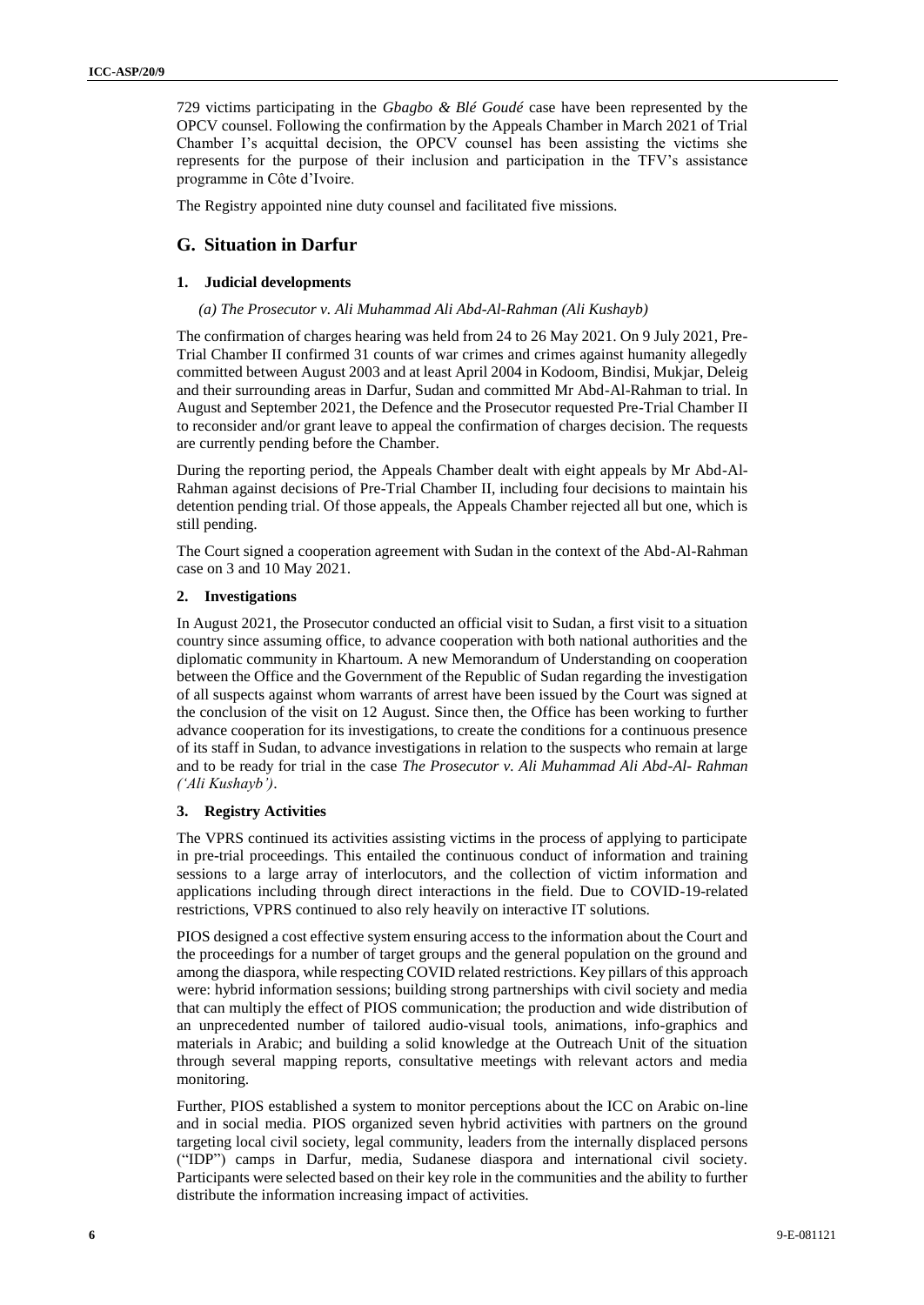Systems were put in place to ensure timely information on the judicial developments to media houses and through them to the affected communities such as facilitation of interviews with Court officials, the creation of a WhatsApp group with almost 50 media representatives and a rapid response system to the questions coming from the journalists, hybrid information sessions and the distribution of tailored information material. Special focus was on the media with national coverage and wide audience in the IDP camps in Darfur. As a result, the Confirmation of Charges hearing was widely covered in Sudan by the important media and the reporting was remarkably accurate.

VPRS received 912 victims' applications in the case, 631 of which required a translation into English. A large majority of the forms received were outside the scope of the case. 188 were assessed and transmitted to the Chamber for participation in the confirmation of charges hearing. Towards the trial, VPRS expects victim numbers to rise.

On 18 January 2021, Pre-Trial Chamber II appointed a counsel from the OPCV to assist potential victims for the purposes of the confirmation proceedings, and on 20 May 2021, as legal representative of a group of victims, and an external counsel to represent another group, at pre-trial stage.

The Registry appointed two duty counsel and facilitated two missions of defence counsel.

### **H. Situation in the Democratic Republic of the Congo ("DRC")**

### **1. Judicial developments**

### *(a) The Prosecutor v. Thomas Lubanga Dyilo*

Trial Chamber II remained seized of the implementation plans for symbolic collective reparations and collective service-based reparations, approved in 2016 and 2017, respectively. To date, 1095 victims have been recognised as beneficiaries of reparations in the case. The final deadline for the submission of applications for reparations is 1 October 2021. Implementation of the service-based collective reparations commenced in March 2021.

#### *(b) The Prosecutor v. Germain Katanga*

Trial Chamber II remained seized of the implementation of its reparations order issued on 24 March 2017 and issued decisions approving the implementation of collective reparations in the form of psychological support and alternative housing assistance. The implementation of collective reparations in the form of educational assistance and income generating activities is almost complete.

#### *(c) The Prosecutor v. Bosco Ntaganda*

On 8 March 2021, Trial Chamber VI issued its Order on Reparations, setting the total reparations award for which Mr Ntaganda is liable at USD 30,000,000. The Chamber awarded victims collective reparations with individualised components as the most appropriate way to provide a holistic approach to address the multi-faceted harm suffered by the large number of victims eligible to receive reparations in the case.

On 30 March 2021, the Appeals Chamber confirmed the conviction of Mr Ntaganda for crimes against humanity and war crimes and the sentence of 30 years of imprisonment imposed by the Trial Chamber.

Appeals against the Order on Reparations, by Mr Ntaganda and one of the legal representatives of victims, are currently pending before the Appeals Chamber. In the context of those appeals, on 2 July 2021, the Appeals Chamber rejected Mr Ntaganda's request for suspensive effect of the Order on Reparations. Responses to the appeals were filed on 9 August 2021 and, on 9 September 2021, the Appeals Chamber issued a decision dealing with several procedural issues that had arisen, including. a request by the Trust Fund for Victims to submit observations on the merits of the appeals.

### **2. Investigations**

The OTP continued to engage with the national authorities and various stakeholders, including to secure cooperation in the context of the ongoing proceedings and to encourage national proceedings. The OTP has also been interacting with authorities of the DRC with a view to clarifying some issues relevant to the case against Sylvestre Mudacumura.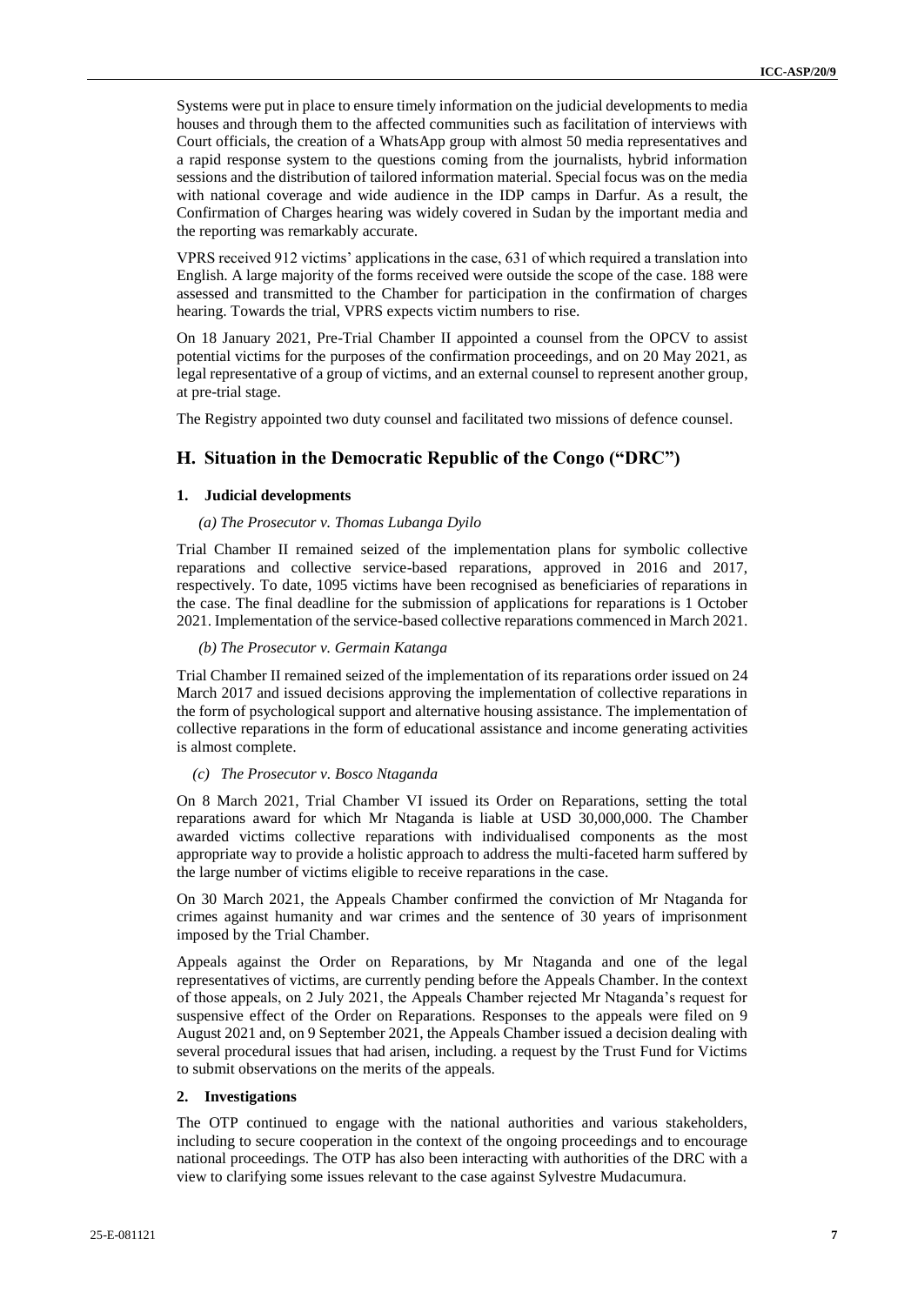### **3. Registry Activities**

Despite COVID-19 related restrictions, the COs in Kinshasa and Bunia remained operational by supporting 66 missions. The UN Organization Stabilization Mission in the Democratic Republic of the Congo ("MONUSCO") continued to play a key role in supporting the Court's operations.

The COs continued to support the activities of its clients in the country, especially in relation to the reparations in the *Lubanga* and *Katanga* cases in Ituri province. The offices worked in close collaboration with the TFV, providing logistics, administrative and security support to TFV staff during the implementation phase of the reparations. In this regard, a total of 3 missions in support of the TFV were conducted by field VPR staff. A total of 26 informative sessions were conducted with direct victims and 69 individual consultations on the issue of reparations were conducted with victims of the Ntaganda case. Due to COVID-19 restrictions, this was possible by using a mix of remote and in-person methods.

Due to the pandemic as well as the volatile security situation in Ituri, outreach activities were interrupted. The Outreach unit in DRC supported the TFV in organizing meetings with ambassadors, government ministers, NGOs and journalists.

The CO has also focused on publicizing the reparations especially in the *Lubanga* case, through 4 radio programs in Ituri and Kinshasa with Radio Okapi (UN) with the participation of the TFV's Executive Director and staff members. As part of the CO's sensitization program, 27 media interviews were granted and Registry staff participated in 12 live radio programmes and 10 meetings including 6 women.

Registry staff also supported the work of the Experts nominated by Trial Chamber VI in the *Ntaganda* case, identifying alternative working through facilitation of contacts and intensive use of videoconference facilities in view of the pandemic. VPRS field presence facilitated the work of the Experts in Reparations by providing insight of the context and making possible remote interviews with 6 participating victims.

527 applications for reparations linked to the *Lubanga* case were received, analysed and transmitted by the VPRS to the TFV.

The VPRS also actively supported the Trial Chamber in the *Ntaganda* case with the provision of a mapping and sampling of potential reparation beneficiaries. This included a final list of participating victims who may become beneficiaries of reparations, as well as the urgent needs of a sample of victims determined with the support of their legal representatives. The VPRS engaged with the TFV and the legal representatives of victims in the implementation of the Trial Chamber's orders relating to reparations in the case. VPRS continues to provide relevant legal analysis and database management services.

In the reparations proceedings in the *Ntaganda* case, 1,846 victims of the attacks and 283 former child soldiers continued to be represented by two counsel from the OPCV. On 23 July 2021, Trial Chamber II appointed said counsel to also generally represent the interests and the rights of all potential beneficiaries of reparations in the course of the reparations proceedings.

283 victims are represented by external counsel in relation to the *Katanga* reparations proceedings, and 39 victims are represented by a Counsel from the OPCV. Of the 1,255 victims that were admitted to receive reparations in the Lubanga case, 565 are represented by the OPCV and 690 by external counsel. A counsel from the OPCV has been representing 634 former child soldiers.

The Registry assisted the teams of legal representatives of victims to conduct nine missions to the DRC.

### **I. Situation in Georgia**

### **1. Investigations**

The Office carried out several investigative missions during the reporting period, and continued to engage with relevant national authorities and various stakeholders, including to secure cooperation in the context of the ongoing investigation.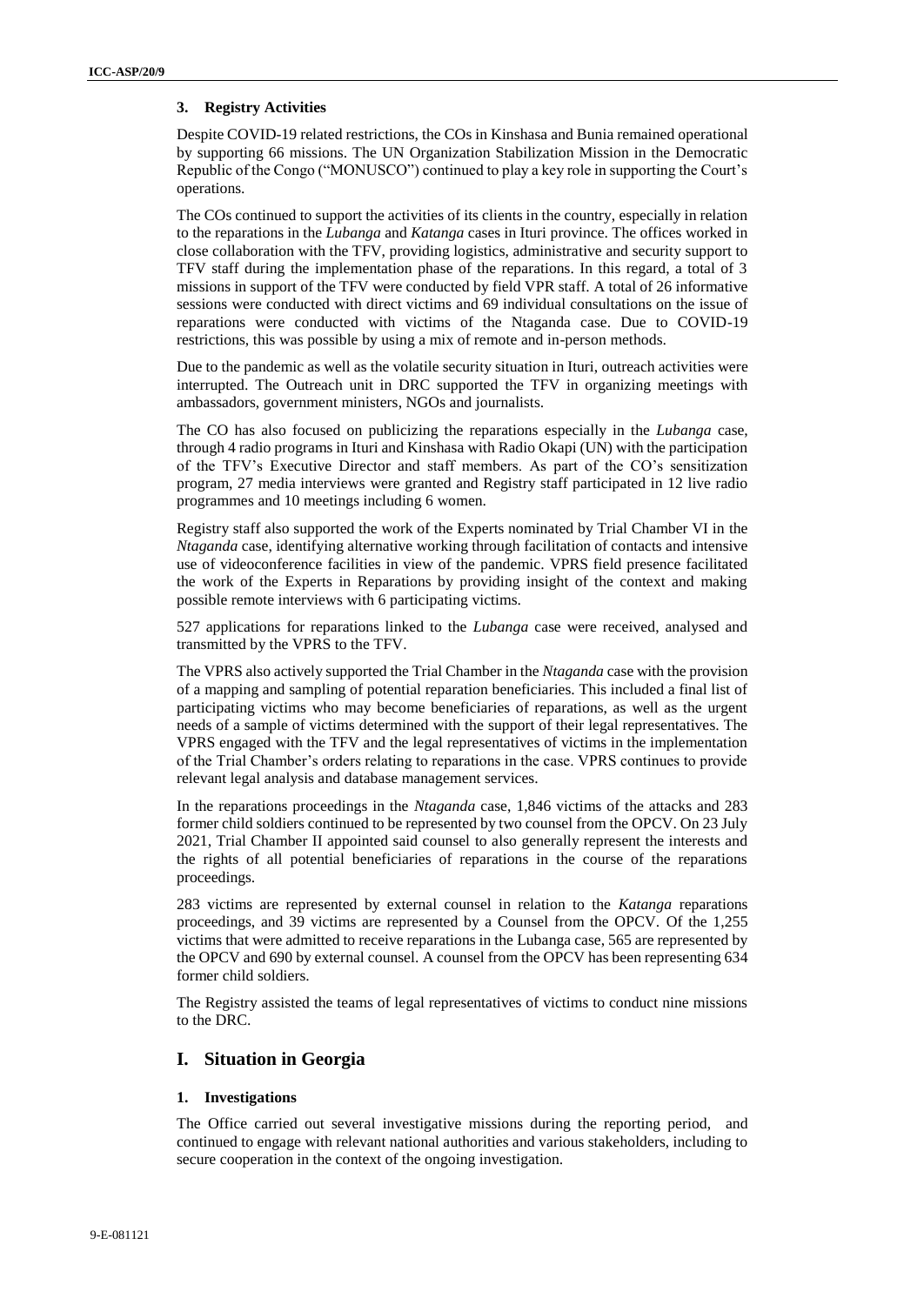### **2. Registry Activities**

CO continued to support OTP missions to Georgia, and maintain cooperation with host authorities and relevant actors in Georgia. Due to the COVID-19 crisis the CO was able to carry out eleven outreach meetings with affected communities, NGOs, and academia during the reporting period, when the restrictions allowed, involving around 230 individuals. CO assisted the TFV to carry out its outreach activities vis-à-vis the TFV's assistance programme for victims in Georgia with affected communities, media, and civil society representatives. CO continued to conduct Information Sharing Meetings with Georgian NGOs and civil society representatives, as well as providing relevant information to various media outlets. CO, in close cooperation with the headquarter, provided relevant information to general public, affected communities, and victims via various social media platforms. According to CO estimates around one million people were reached via various media or social media platforms.

### **J. Situation in Kenya**

### **1. Judicial developments**

### *(a) The Prosecutor v. Paul Gicheru*

On 2 November 2020, Mr Gicheru surrendered himself to the authorities of the Netherlands pursuant to an arrest warrant issued by Pre-Trial Chamber II on the basis of suspected offences against the administration of justice consisting in corruptly influencing witnesses of the Court. On 6 November 2020, Mr Gicheru made his initial appearance before Pre-Trial Chamber A. On 11 December 2020, the Chamber severed the case against Mr Gicheru from the one against Mr Bett. On 29 January 2021, the Chamber granted Mr Gicheru's request for interim release subject to conditions on the basis of rule 119.

On 8 March 2021, the Appeals Chamber rejected the Office of Public Counsel for the Defence's appeal against Pre-Trial Chamber A's decision concerning the applicability to this case of rule 165 of the Rules of Procedure and Evidence, as provisionally amended. On 30 April 2021, Pre-Trial Chamber A received the parties' written submissions, replacing the hearing on the confirmation of the charges pursuant to rule 165(3); responses to those submissions were filed on 7 and 18 May 2021.

On 15 July 2021, Pre-Trial Chamber A confirmed 8 counts of offences against the administration of justice allegedly committed between April 2013 and September 2015 and committed Mr Gicheru to trial. On 27 July 2021, Pre-Trial Chamber A dismissed in limine the Defence request for leave to appeal the confirmation of charges decision.

### **2. Investigations**

The Office continued to collect evidence and conduct witness interviews regarding crimes allegedly committed against the administration of justice in the situation, and to encourage the surrender of remaining individuals subject to warrants of arrest relating to article 70 offenses against the administration of justice. The Office also continued to receive information on the alleged commission of crimes against humanity during the post-election violence of 2007-2008.

### **3. Registry Activities**

The Registry appointed four duty counsel and facilitated two missions in relation to this situation.

### **K. Situation in Libya**

### **1. Investigations**

The Office conducted several missions to different countries to collect evidence and conduct witness interviews regarding crimes allegedly committed by all parties to the conflict. As highlighted in its reports to the UN Security Council, most recently on 17 May 2021, the Office continued its efforts to advance investigations relating to both existing and potential new cases and to call for States and stakeholders' support to secure the execution of outstanding arrest warrants. In this regard, the Office has received reports on the alleged deaths of two suspects, namely Mr Al-Werfalli and Mr Al-Tuhamy, and is conducting checks to verify these allegations. In its investigative activities, the Office has continued to secure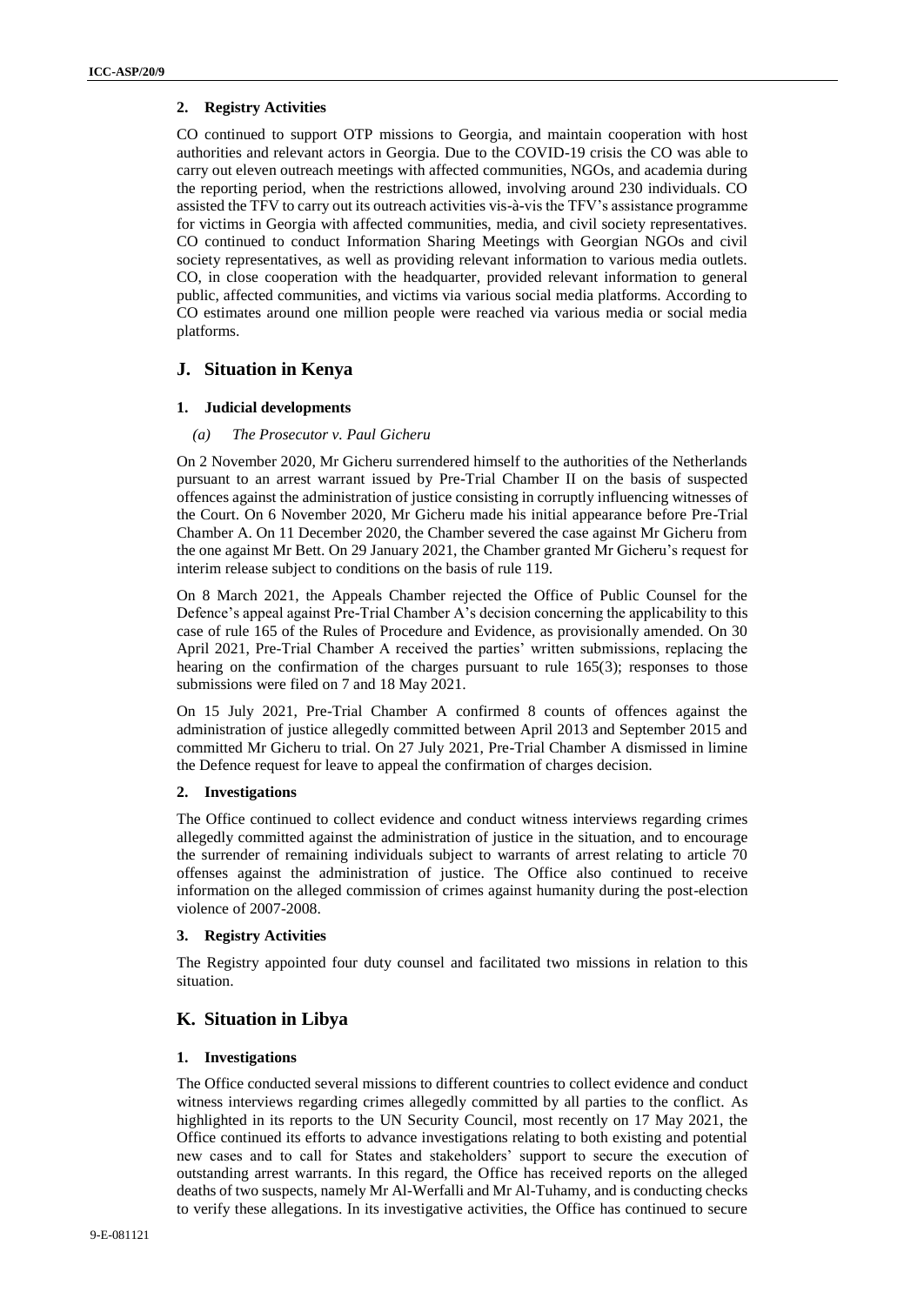cooperation from a number of States and international and regional organisations, including the UN Support Mission in Libya, as well as to extend and enhance its existing network of cooperation to achieve further progress in its investigations.

### **2. Registry Activities**

Counsel from the OPCV represented the victims who already communicated with the Court in relation to the *Gaddafi* case for the purposes of the proceedings arising from the admissibility challenge brought by the Defence.

Due to the lack of judicial developments in the cases and the need to prioritise available resources, PIOS's activities in this situation are limited to following the developments on the ground and updating contact lists.

### **L. Situation in Mali**

### **1. Judicial developments**

### *(a) The Prosecutor v. Al Mahdi*

Following the decision of the Trial Chamber VIII approving the updated reparations implementation plan of the Trust Fund for Victims in March 2019, implementation continued during the reporting period and is projected to continue until 2022.

*(b) The Prosecutor v. Al Hassan Ag Abdoul Aziz Ag Mohamed Ag Mahmoud ("Mr Al Hassan")*

The trial, which commenced on 14 July 2020 before Trial Chamber X, continued throughout the remainder of 2020 and in 2021. The Prosecution's presentation of evidence started on 25 August 2020. As of 15 September 2021, 40 witnesses have testified and the testimony of a number of other witnesses has been submitted in writing. On 1 July 2021, the Appeals Chamber confirmed the decision of Trial Chamber X on the Prosecutor's application for notice of the possibility of modifying the legal characterisation of facts in the charges.

### **2. Investigations**

The Office conducted several missions to investigate alleged crimes in this situation. It continued to receive cooperation from the national authorities and other partners, including UN entities – in particular, the UN Multidimensional Integrated Stabilization Mission in Mali (MINUSMA), and the UN Educational, Scientific and Cultural Organization (UNESCO).

### **3. Registry Activities**

Mali CO provided operational support to 50 missions and all ICC entities operating in Mali received administrative, logistic and security supports. In addition to active security monitoring, in close liaison with the UN common system in Mali, briefings, advisories, risk assessments and in-country missions support, especially in Timbuktu were provided. The CO completed the refurbishment of the permanent site for confidential activities using UN partnership and local solutions. The site has sustained most of the remote testimony sessions in the context of the ongoing trial of Al Hassan.

Mali CO provided operational and administrative support to TFV during the one euros symbolic awards to the Government of Mali and to the international community through UNESCO in recognition of the harms suffered by the entire population of Mali and the international community due to the destruction of the protected buildings in Timbuktu.

In coordination with PIOS, Mali CO disseminated to the media and civil society actors the communication products produced by PIOS covering the start of the presentation of evidence and witness statements. Consultations were also held with media representatives to gather their comments on the information materials produced by PIOS.

In response to the constraints of COVID-19, the VPRS continued to virtually organise information sessions for its intermediaries. These sessions made it possible to gather additional information for the applications received, to find out the context in which the victims live and to provide advice and psychological support to intermediaries during the pandemic period. From November 2020 to 31 May 2021, with the help of intermediaries in the field, the Office pre-identified over 300 new victims.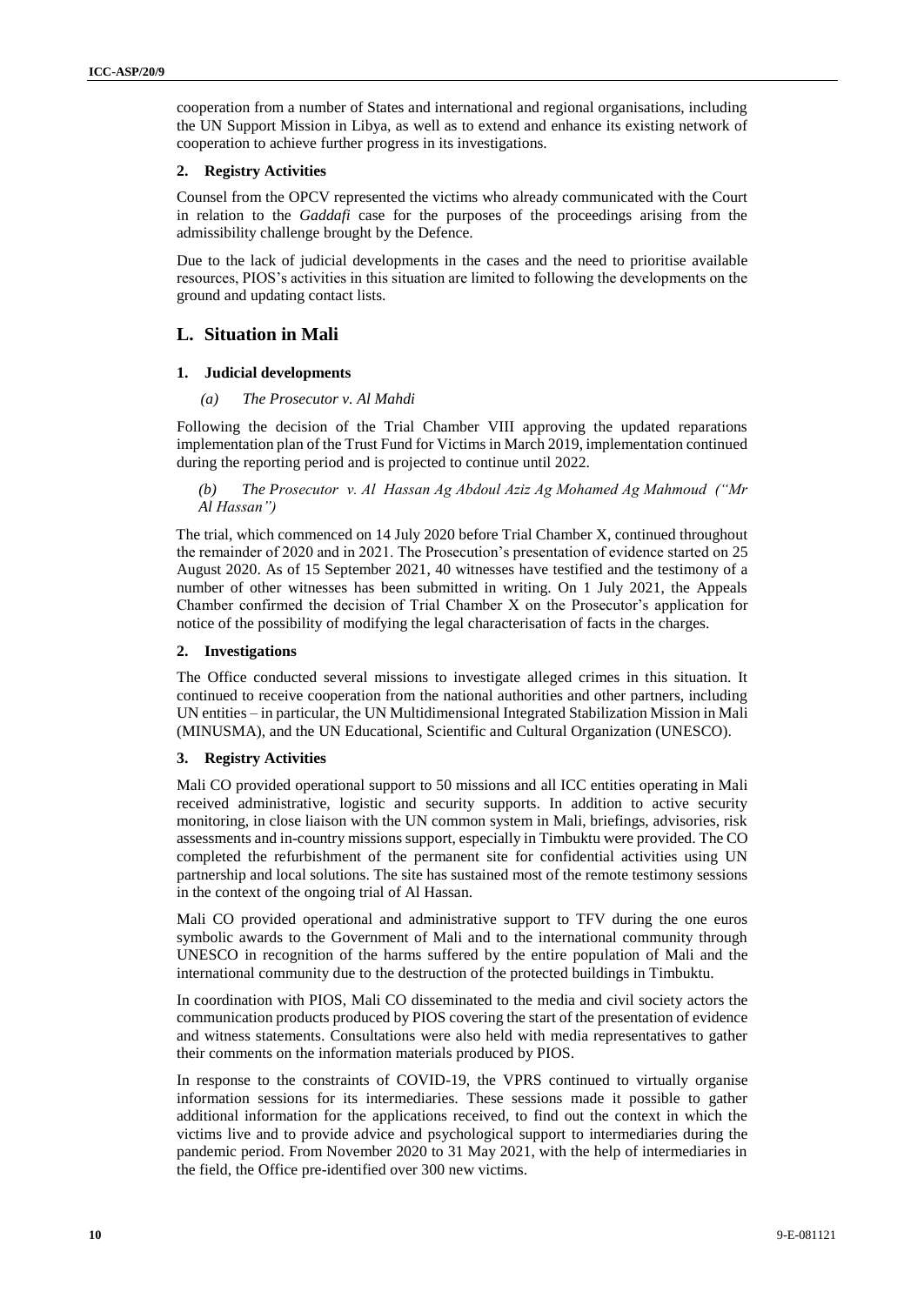In *Al Mahdi*, during the reporting period, the VPRS processed a total of 836 reparation applications and transmitted them to the TFV. All victims participating in the proceedings are represented by external counsel.

In the *Al Hassan* case, VPRS has continued its efforts to reach out to victims and collect further applications. It moreover registered, assessed and transmitted a total of 527 applications to the Trial Chamber. Due to COVID-19-related restrictions, the Registry continued to use alternative means of reaching out to victims without jeopardising the safety of any of the actors involved. All victims participating in the proceedings are represented by a team of three external counsel.

The Registry facilitated four missions of defence counsel and three missions of legal representatives of victims. It also appointed nine duty counsels and facilitated eight missions.

### **M. Situation in Uganda**

#### **1. Judicial Developments**

*(a) The Prosecutor v. Dominic Ongwen*

Trial Chamber IX issued its judgment on 4 February 2021 and sentencing decision on 6 May 2021. Mr Ongwen was found guilty of 61 crimes against humanity and war crimes and was sentenced to a joint sentence of 25 years' imprisonment.

Mr Ongwen has appealed both decisions and these appeals are currently pending. He has raised 90 grounds of appeal against his conviction and 12 grounds of appeal against sentence. In the context of these appeals, procedural decisions issued include those of 11 June and 20 August 2021, where the Appeals Chamber issued decisions dealing with the modalities of victim participation in both appeals.

The Trial Chamber is seized of reparations proceedings, with the main submissions scheduled to be filed in September 2021. The Chamber instructed the Registry to undertake a comprehensive mapping of the direct and indirect victims potentially eligible for reparations.

#### **2. Investigations**

The Office continued to explore leads and avenues for the arrest or surrender of Joseph Kony, alleged leader of the Lord's Resistance Army. The Office also continued to encourage national proceedings in relation to both parties to the conflict.

### **3. Registry Activities**

The VPRS has regularly updated the Trial Chamber on the list of participating victims and of any request for resumption of action. It is also currently working on the mapping exercise ordered by the Trial Chamber on 6 May 2021 in its Order for Submissions on Reparations and it will submit its final report on this mapping as well as its observations on reparations by 6 December 2021. A preliminary mapping report was filed on 5 July 2021.

Despite the travel restrictions due to the COVID-19 pandemic, the CO in Kampala supported activities in Uganda and also serves as a logistics back up for operations in the neighbouring DRC. During the reporting period, the CO supported a total of 58 missions.

The CO continued facilitating direct access to the *Ongwen* trial, enhancing the meaningful involvement of victims and relevant stakeholders, and managing their expectations regarding the possible outcomes of the trial. Through a network of opinion leaders, local leaders and community-based organizations, the CO organised a total of 300 outreach activities. These face-to-face activities directly reached 25,470 people in northern Uganda. This period also witnessed the delivery of the verdict and the sentencing decision in the case. The office publicised these significant judicial phases through viewing and radio listening hubs established in 22 villages within the four case locations to allow affected communities to follow the live proceedings. The delivery of the verdict was also live broadcast on two national television stations, and aired live in the Acholi language on four local radio stations. In the absence of a physical visit to the Hague due to COVID restrictions, influential community leaders and representatives of civil society groups met in Gulu to follow the delivery of the verdict and the sentencing and had a virtual engagement with the Registrar, the Prosecutor, the Defence Counsel of Mr Ongwen and the legal representatives of victims. The meeting was an occasion to engage in any questions and comments regarding the verdict and the sentencing and discuss the next phases of the process.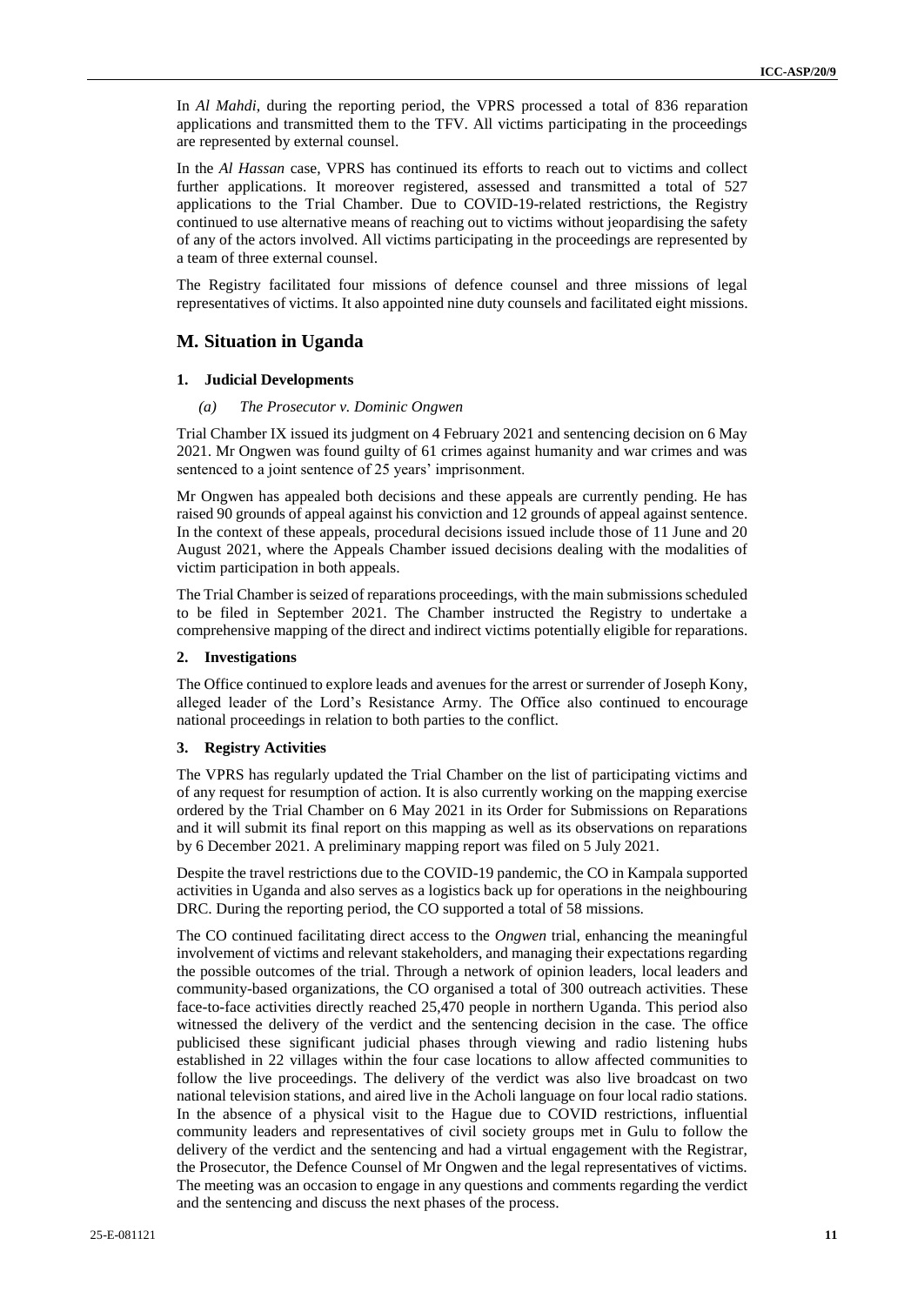221 interviews were granted to various news agencies and Registry staff participated in up to forty live radio programmes hosted in vernacular and community radio stations across northern Uganda. Together with the broadcast of 1,010 radio spot messages split into seven series, these interactive programmes reached an approximate 28 million people. Four questions and answers series that addressed common questions about the trial of Mr Ongwen were published before and after the verdict and the sentencing in two national daily newspapers, which provided the general population and the media with accurate and factual information on various topics.

During the pandemic the CO made intensive use of the Free SMS platform, engaging 12,000 people and keeping victims and affected communities informed about the *Ongwen* case. Additionally, VPRS field presence was able to provide support to organisations, including UN entities who sought to request leave to submit Amicus Curiae observations. In this regard, besides the provision of individualized guidance, the Registry conducted a remote training for 36 organisations based in Uganda. The Registry responded to individualized requests for information from victims of the situation and potential new victims of the case and liaised with civil society organizations and community-based organizations in relation to the mapping and observations on reparations.

Out of the 4,095 victims currently participating in the Ongwen case, 1,501 are represented by a Counsel from the OPCV and 2,594 by external counsel.

The Registry facilitated six missions of defence counsel and four missions of legal representatives of victims.

### **N. Situation on Registered Vessels of the Union of the Comoros, the Hellenic Republic and the Kingdom of Cambodia**

### **1. Judicial Developments**

Following a request by the Union of the Comoros, Pre-Trial Chamber I found, on 16 September 2020, that the Prosecutor had failed to correct the errors previously identified by the Chamber and that she had committed new errors in her assessment of the gravity of the potential case(s). The Chamber nonetheless decided not to request the Prosecutor to reconsider her decision again. On 22 September 2020, the Union of the Comoros sought leave to appeal this decision. The Chamber issued a decision on 21 December 2020, rejecting the request for leave to appeal, by majority.

### **2. Registry Activities**

Victims represented by a counsel from the OPCV and by an external counsel, presented observations in the abovementioned proceedings.

### **O. Situation in the State of Palestine**

### **1. Judicial Developments**

On 5 February 2021, Pre-Trial Chamber I issued the 'Decision on the "Prosecution request pursuant to article 19(3) for a ruling on the Court's territorial jurisdiction in Palestine"'. The Chamber found that i) the State of Palestine is a State Party to the Statute; ii) by majority, the State of Palestine qualifies as '[t]he State on the territory of which the conduct in question occurred' for the purposes of article 12(2)(a) of the Statute; and iii) by majority, the Court's territorial jurisdiction in the Situation in the State of Palestine extends to the territories occupied by Israel since 1967, namely Gaza and the West Bank, including East Jerusalem.

### **2. Investigations**

On 3 March 2021, the Office announced the opening of its investigation into the situation. On 21 March 2021, the Office received a visit from the Minister of Foreign Affairs of the State of Palestine, aimed at exploring ways to strengthen cooperation. Also, an agreement on cooperation was signed with the State of Palestine on 15 June 2021. The Office has been assessing how best to meet the unique challenges that arise in this situation taking into account the operating environment, its resource capacity and heavy workload.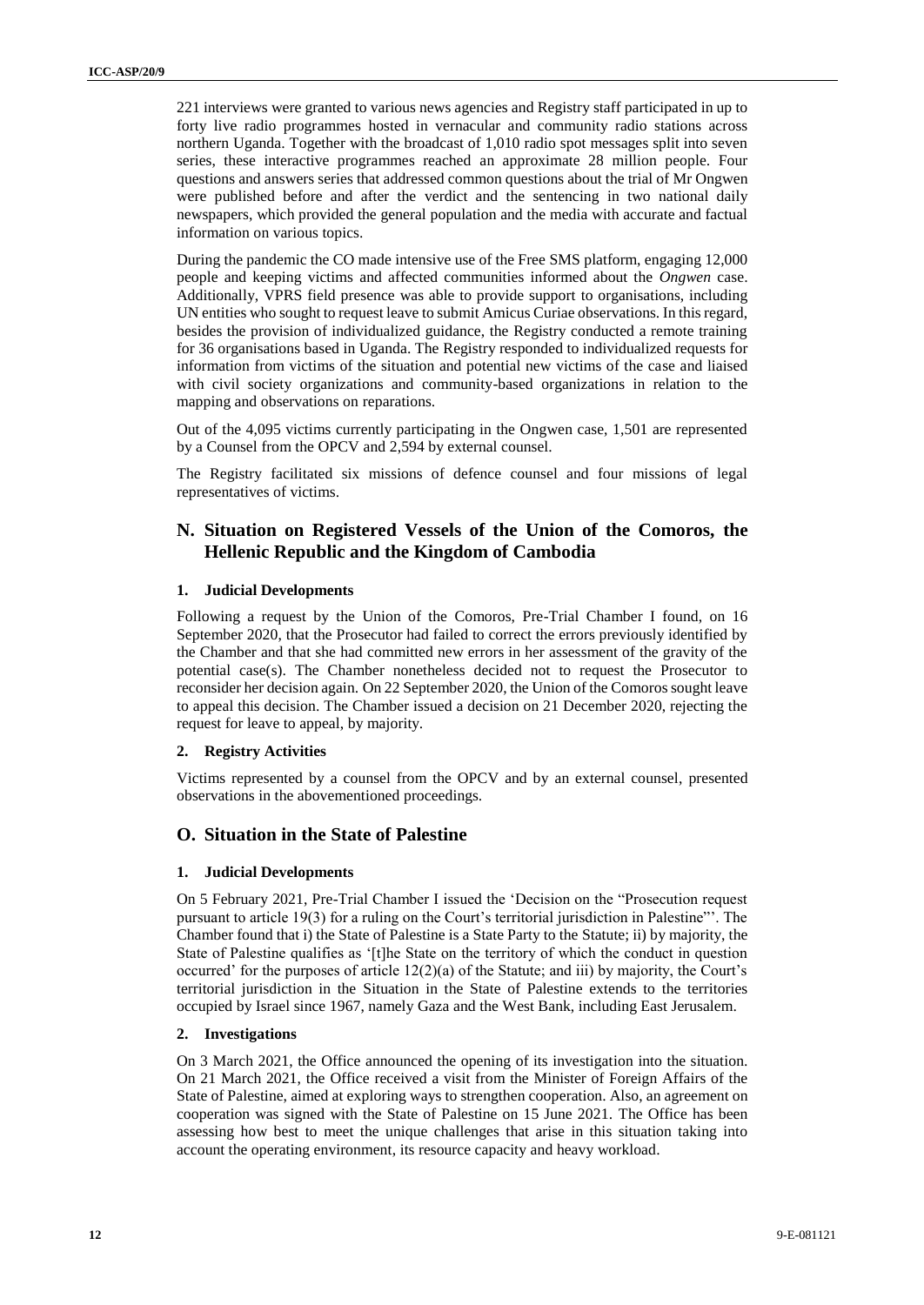### **3. Registry Activities**

VPRS and PIOS continued to update the Pre-Trial Chamber on the Registry's outreach activities in relation the situation.<sup>3</sup> Both sections provided general information on the situation to a network of interlocutors. VPRS responded to victims' queries and organised informative sessions upon requests.

VPRS and PIOS, in cooperation with the OTP, as appropriate, moreover continued working together to update messages for the Court's website. PIOS conducted a mapping in relation to Palestine and Israel to determine the political context, perceptions and knowledge about the Court and potential partners among civil society, media, academia and the legal community.

PIOS publicised all major judicial developments, including the Decision on the Court's territorial jurisdiction in Palestine ("Decision")<sup>4</sup> and the statement of the Prosecutor on the opening of an investigation. It produced and distributed information materials also in Hebrew and Arabic, including a press release and a document with answers to the most commonly asked questions in relation to the Decision. In addition to targeted e-mails, the general public and diaspora were informed about the developments through posts on the Court's website and social media channels. The ICC Spokesperson and Head of the Public Affairs Unit also gave several interviews and answered media queries coordinating closely with the OTP as needed.

PIOS also put in place a system to monitor perceptions on traditional and social media also in Arabic and has been sharing the reports with relevant Registry sections and the OTP. The media monitoring contributed to understanding the main questions and concerns in relation to the Decision and also supported the ICC Spokesperson in his engagement with the media to contribute clarifying misconceptions and managing expectations.

### **P. Situation in the Philippines**

### **1. Judicial Developments**

On 24 May 2021, the Prosecutor filed, in a confidential filing, the 'Request for authorisation of an investigation pursuant to article 15(3)'. On 14 June 2021, the Prosecutor filed a public redacted version of the Request. On 27 August 2021, the Registry transmitted to the Chamber the victims' representations under article 15(3) of the Statute and rule 50(3) of the Rules. On 15 September 2021, Pre-Trial Chamber I authorised 'the commencement of the investigation into the Situation in the Philippines, in relation to crimes within the jurisdiction of the Court allegedly committed on the territory of the Philippines between 1 November 2011 and 16 March 2019 in the context of the so-called 'war on drugs' campaign'.

### **2. Registry Activities**

During the Article 15(3) process in the Philippines situation, the VPRS organized several informative sessions with individuals and organisations that have knowledge of the context of this situation. The VPRS collected and assessed 212 communications on victim groups' views on a potential investigation by the OTP. The VPRS filed a comprehensive report thereon on 27 August 2021 (ICC-01/21-11-AnxI-Red). It also transmitted to the Pre-Trial Chamber 204 victims' representations assessed as within the scope of the OTP's request for the authorization of the Pre-Trial Chamber to open an investigation. Following the Chamber's authorisation of an investigation, VPRS continued to reach out to its networks to disseminate the information, explain the decision as well as next steps.

## **Q. Situation in Venezuela**

On 28 May 2021, the Bolivarian Republic of Venezuela filed a 'Request for judicial control submitted to the Pre-Trial Chamber I of the International Criminal Court by the Bolivarian Republic of Venezuela pursuant to Articles 15 and 21.3 of the Statute and Rule 46.2 of the Rules of the regulations of the Court', following the Prosecutor's indication in its 14 December 2020 Report on Preliminary Examination Activities, that, since at least April 2017, crimes against humanity may have been committed by 'civilian authorities, members of the

<sup>&</sup>lt;sup>3</sup> See Public Redacted version of "Registry's Twelfth Report on Information and Outreach Activities Concerning Victims and Affected Communities in the Situation", ICC-01/18-148-Red, 12 August 2021.

<sup>&</sup>lt;sup>4</sup> Pre-Trial Chamber I, "Decision on the 'Prosecution request pursuant to article 19(3) for a ruling on the Court's territorial jurisdiction in Palestine'", 5 February 2021, ICC-01/18-143.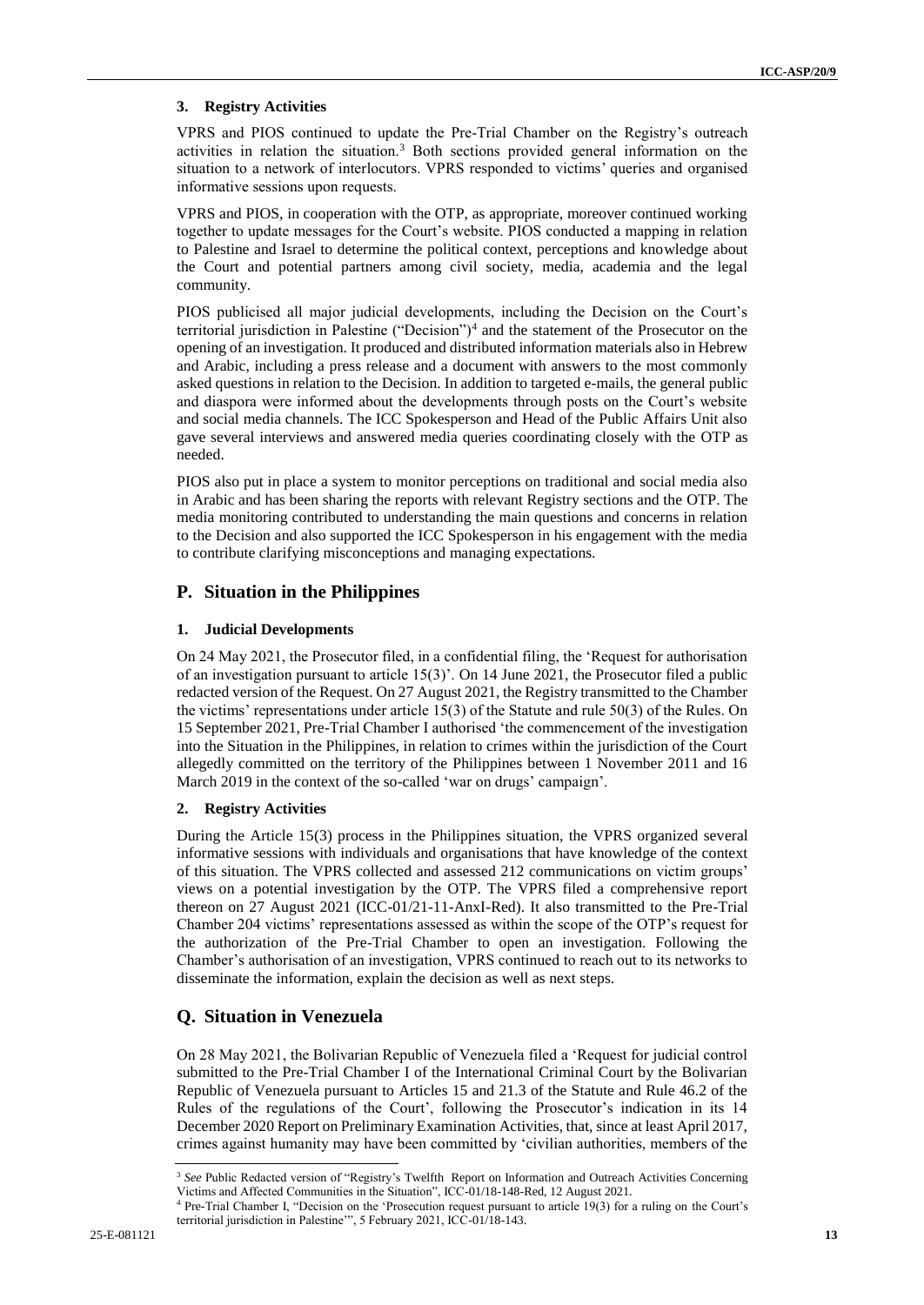armed forces and pro-government individuals'. In its filing, Venezuela requested the Pre-Trial Chamber to exercise judicial control over the preliminary examination conducted by the Office of the Prosecutor. On 14 June 2021, the Pre-Trial Chamber I rejected Venezuela's Request for judicial review *in limine*.

### **R. Outstanding requests for arrest and surrender**

Requests for arrest and surrender issued by the Court are outstanding against 12 individuals:<sup>5</sup>

- i. DRC: Sylvestre Mudacumura, since 2012;
- ii. Uganda: Joseph Kony and Vincent Otti, since 2005;

iii. Darfur: Ahmad Harun, since 2007; Omar Al-Bashir, since 2009 and 2010; Abdel Raheem Muhammad Hussein, since 2012; Abdallah Banda, since 2014;

iv. Kenya: Walter Barasa, since 2013 and Philip Kipkoech Bett, since 2015;

v. Libya: Saif Al-Islam Gaddafi, since 2011; Al-Tuhamy Mohamed Khaled, since 2013; Mahmoud Mustafa Busayf Al-Werfalli, since 2017

### **III. Preliminary examinations**

During the reporting period, the OTP conducted preliminary examinations into 10 situations.

The Office completed its preliminary examination with a determination to proceed in the situations of Palestine and the Philippines. The Office also concluded its assessment in relation to three other preliminary examinations: UK/Iraq, deciding not to request the opening an investigation, having concluded that none of the potential cases arising from the situation would be admissible before the ICC; Nigeria and Ukraine with the determination that the criteria for opening investigation in both situations are met. The Office published a report on its preliminary examination activities on 14 December 2020.

With respect to Bolivia, following the referral received from the Government of Bolivia on 4 September 2020 regarding the situation in its own territory, the Office analysed the information provided by the Bolivian government along with information from other reliable sources with a view to concluding its assessment of whether the alleged conduct – acts allegedly committed in the connection to nationwide road blockades held in August 2020 – amounts to crimes under the Rome Statute.

In Colombia, the Office continued to assess the progress of relevant national proceedings carried out by the Colombian authorities under the ordinary justice, the Justice and Peace Law and Special Jurisdiction for Peace systems. On 15 June 2021, the Office issued a Benchmarking consultation report referring to the status of the preliminary examination and inviting relevant stakeholders to provide their views on the role the Office should play in a preliminary examination that faces long-term, multi-layered domestic accountability processes, and proposing the development of a benchmarking framework moving forward. The framework was introduced in skeletal form to invite responses, for consideration by the current Prosecutor.

In Guinea, the Office continued to conduct its admissibility assessment for the purpose of determining whether the ongoing national proceedings are vitiated by an unwillingness or inability to genuinely carry out the proceedings within a reasonable delay. On 9 October 2020, following reports of electoral and ethnic-related violence, the Prosecutor issued a public statement calling for calm and restraint from all political actors and their supporters and condemning the use of inflammatory rhetoric. The Office also closely followed developments concerning the 5 September 2021 *coup d'état*.

With regard to Iraq/UK, on 9 December 2020, the OTP closed the preliminary examination into situation. Despite identifying several concerns regarding how the authorities of the United Kingdom had conducted relevant proceedings, the Office was not satisfied that it could demonstrate in the context of article 18 proceedings before the Court that the

<sup>&</sup>lt;sup>5</sup> It should be noted that in relation to a number of individuals, the Court has received information from various sources to the effect that they were deceased. However, official information in each case is required to establish the reported death. Warrant of arrest remains in effect until otherwise ordered by the Court.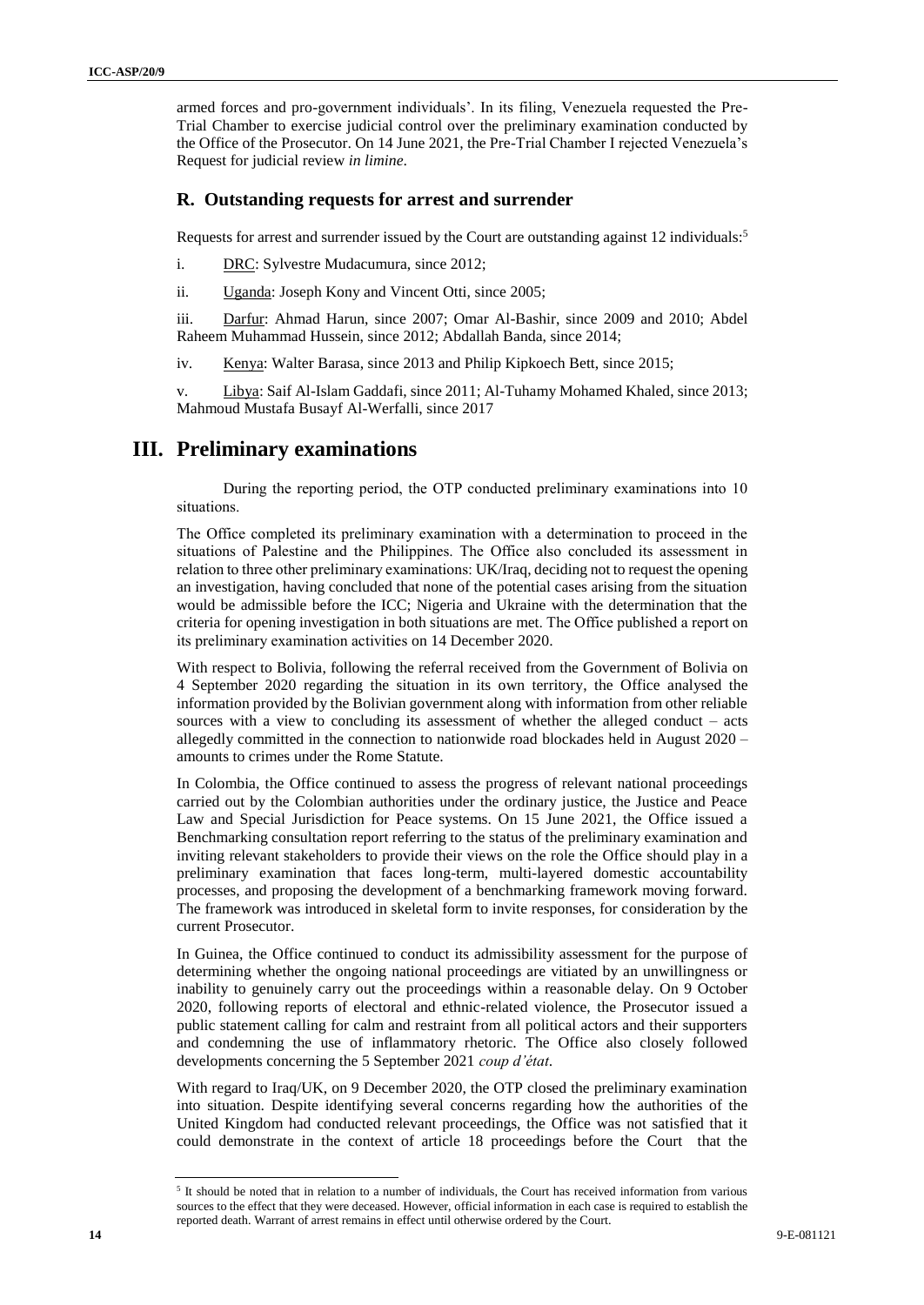investigative actions and/or the prosecutorial decisions taken by the competent domestic authorities evidenced shielding of persons, within the meaning of article 17(2) of the Statute.

In relation to Nigeria, on 11 December 2020, the OTP announced the completion of its preliminary examination, having concluded that there was a reasonable basis to believe that war crimes and crimes against humanity were committed and that the statutory criteria for opening an investigation were met. Given the limitations of the Office's operational capacity, prior to adopting a decision on seeking judicial authorisation to proceed, the Prosecutor continued to conduct a prioritisation review across all situations and cases in order to manage the Office's workload within existing resources and to explore all avenues for complementary action at the national and/or regional level.

With respect to Palestine, on 3 March 2021, the Office announced the opening of its investigation into the situation, following Pre-Trial Chamber I's decision of 5 February 2021 (see above). On 12 May 2021, the Prosecutor issued a preventive statement raising concern about the escalation of violence in the region, including the possible commission of crimes under the Rome Statute.

Regarding the Philippines, on 24 May 2021, the Office requested judicial authorisation to proceed with an investigation into the situation, having completed its preliminary examination and concluding that there was a reasonable basis to believe that crimes against humanity had been committed and that the statutory criteria for opening an investigation were met. On 15 September 2021, Pre-Trial Chamber I authorised the commencement of the investigation into the situation (see above).

In relation to Ukraine, on 11 December 2020, the OTP announced the completion of its preliminary examination, having concluded that there was a reasonable basis to believe that war crimes and crimes against humanity were committed and that the statutory criteria for opening an investigation were met. Given the limitations of the Office's operational capacity, prior to adopting a decision on seeking judicial authorisation to proceed, the Prosecutor continued to conduct a prioritisation review across all situations and cases in order to manage the Office's workload within existing resources and to explore all avenues for complementary action at the national and/or regional level.

With respect to the Venezuela I situation, the Office completed its assessment of subjectmatter jurisdiction, determining that there is a reasonable basis to believe that crimes within the Court's jurisdiction have occurred in Venezuela since at least April 2017. In the context of its admissibility assessment, the Office sought information on relevant domestic proceedings and their conformity with Rome Statute requirements from the Venezuelan authorities. On 15 June 2021, the outgoing Prosecutor announced that she was handing over the determination on the preliminary examination to the incoming Prosecutor for his consideration and ultimate decision-making.

In relation to the Venezuela II situation, following the referral received from the Government of Venezuela regarding the situation in its own territory, the OTP continued to analyse the information provided by the Venezuelan government along with information from other reliable sources, with a view to reaching a determination on whether the alleged conduct amounts to Rome Statute crimes. In this context, the Office sought information relevant to the Office's subject matter assessment.

### **IV. Administration, management, and judicial support activities**

### **1. Elections and Appointments**

On 11 March 2021, the Court's judges elected Judge Piotr Hofmański as President of the Court for a three-year term, with immediate effect. Judges Luz del Carmen Ibáñez Carranza and Antoine Kesia-Mbe Mindua were elected First and Second Vice-President, respectively. Mr Karim A.A. Khan QC, elected by the Assembly of States Parties as the Court's Prosecutor for a nine-year mandate, gave his solemn undertaking and formally took office on 16 June 2021.

### **2. Effect of the COVID-19 pandemic on operations**

The Court has continued to undertake a multi-layered response to mitigate the effects of the COVID-19 pandemic. Owing to the rapid implementation of new working arrangements as well as creative solutions in the courtrooms to allow hybrid proceedings involving physically present participants as well as those connected remotely, the Court has managed to advance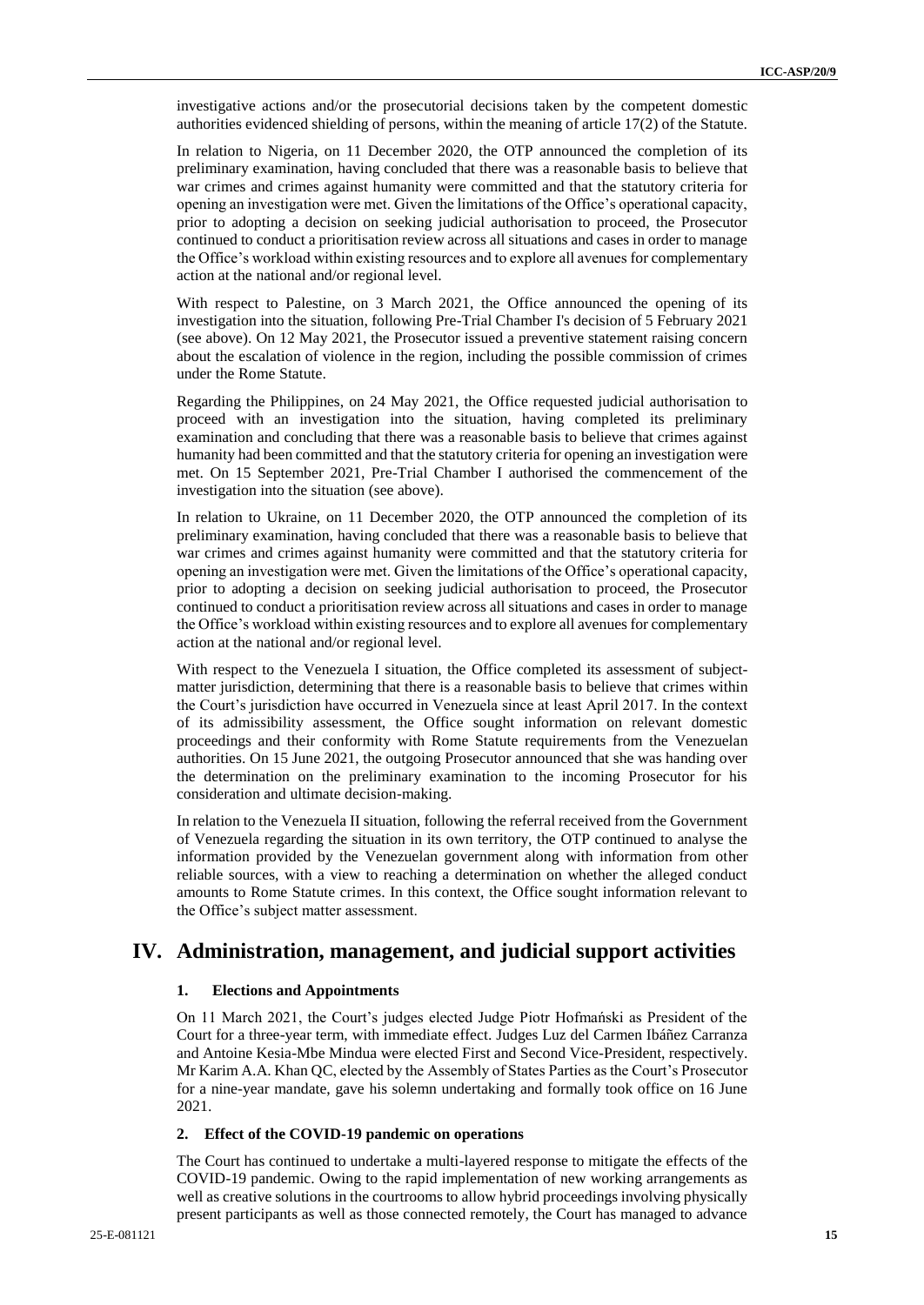its judicial proceedings with only limited delays. In order to protect the health and safety of personnel, the Court has implemented a gradual transition of staff to work from its premises. In its response to the pandemic, the Court has closely followed the advice of the authorities of its Host State, the Netherlands. The Court has also continued to implement similar measures across its Country Offices and its Liaison Office at the UN in New York, in close coordination with the UN.

### **3. Code of Judicial Ethics of the Court**

On 27 January 2021, a revised version of the Code of Judicial Ethics of the Court entered into force, incorporating amendments adopted by the Court's Judges following discussions at their retreat held in November 2020. In revising the Code to reflect best practices, the judges reaffirmed their strong commitment to the highest ethical standards. Key amendments were made concerning integrity, such as an express reference to judicial collegiality, an explicit prohibition of any form of discrimination, harassment and abuse of authority, and a new paragraph elaborating on ethical obligations in connection with the election of the Presidency. The revised Code clarifies its binding nature, as well as providing that certain ethical obligations continue to apply to former judges. It adds important concepts such as loyalty to the Court and further elaborates on judicial independence.

### **4. Appointment of Gender Equality Focal Point**

On 8 March 2021, the Court announced the appointment of a Focal Point for Gender Equality. The Focal Point assists the Court's Leadership in their efforts to strengthen gender related policies across the Court and to address issues related to employment conditions of women in the institution, including gender balance at all levels of employment. The Focal Point's key functions includes monitoring the Court's progress in strengthening gender equality; advocating on issues impacting women and gender; providing individual counselling; raising greater awareness through training programmes, workshops and events; and advising on gender parity targets.

### **V. Conclusion**

The Court made significant progress during the reporting period in its pre-trial, trial and appeals proceedings and reparations, as well as the investigations and preliminary examinations conducted by the OTP. Among notable developments, one accused was convicted and sentenced; two first-instance judgments were confirmed on appeal; one trial commenced and the presentation of evidence in another trial continued; charges were confirmed against two accused; two suspects were transferred to the Court; one new investigation was opened; and four preliminary examinations were concluded. The Court underwent a major change of leadership with the election of new judges, a new President and a new Prosecutor, and in addition to its judicial and prosecutorial activities engaged actively in the Review process aimed at strengthening the institution.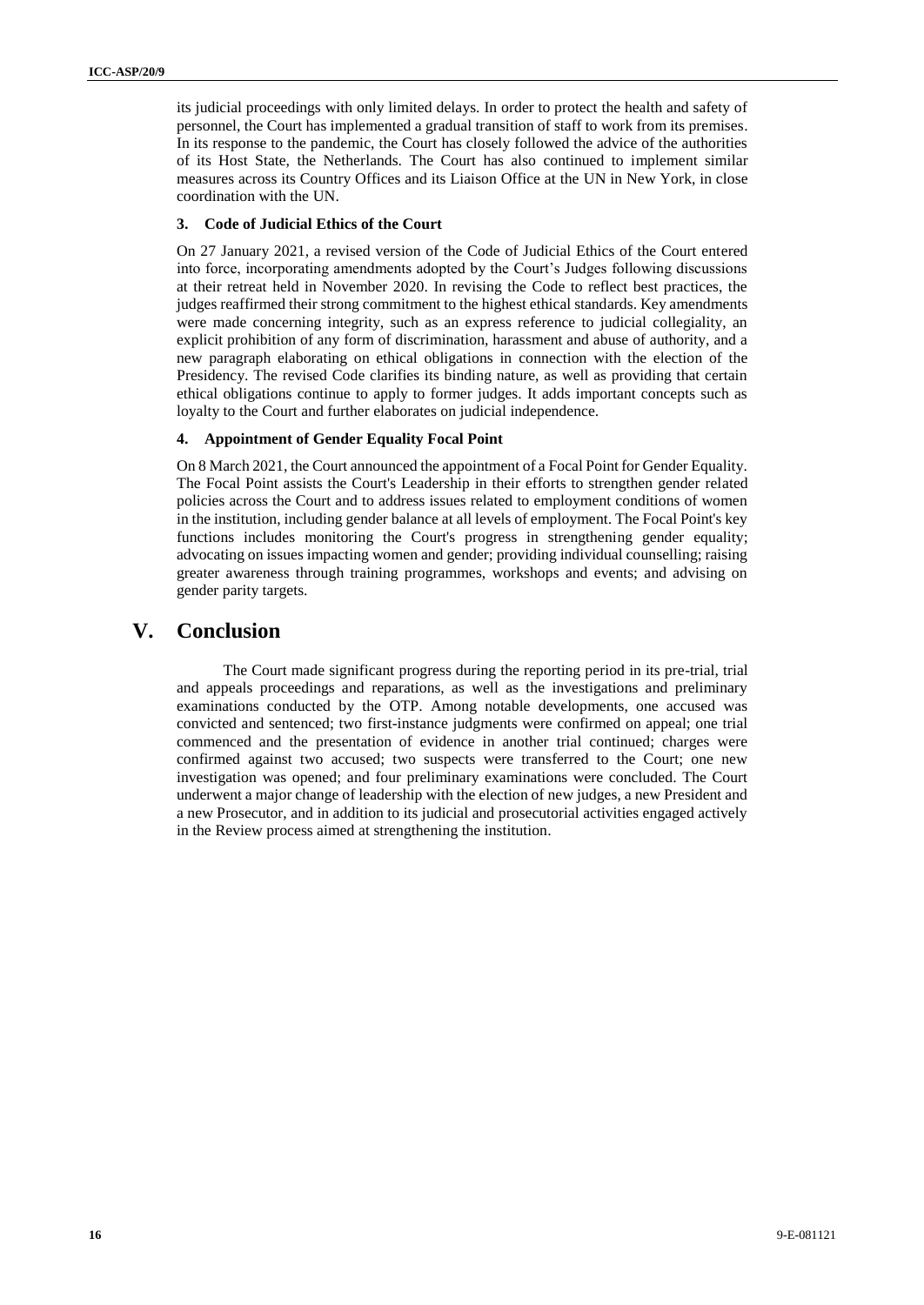## **Annex**

| Where            | What                                           | Details and remarks                                                                                                                                                                                                                                                                                                                                                                                                                                                                                                                                                                                                                                                                                                                                                                                                                                                                                                                                                                                   |
|------------------|------------------------------------------------|-------------------------------------------------------------------------------------------------------------------------------------------------------------------------------------------------------------------------------------------------------------------------------------------------------------------------------------------------------------------------------------------------------------------------------------------------------------------------------------------------------------------------------------------------------------------------------------------------------------------------------------------------------------------------------------------------------------------------------------------------------------------------------------------------------------------------------------------------------------------------------------------------------------------------------------------------------------------------------------------------------|
|                  | 15 situations under<br>investigation; 23 cases | AFGHANISTAN - no case; BANGLADESH/MYANMAR - no<br>case; BURUNDI - no case; CAR I - 1) Jean-Pierre Bemba Gombo,<br>2) Jean-Pierre Bemba et al.; CAR II $-3$ ) Alfred Yekatom and<br>Patrice-Edouard Ngaïssona; COTE D'IVOIRE - 4) Laurent Gbagbo<br>and Charles Blé Goudé, 5) Simone Gbagbo; DARFUR (SUDAN) -<br>6) Omar Al Bashir, 7) Ahmad Muhammad Harun, 8) Ali Muhammad<br>Ali Abd-Al-Rahman, 9) Abdallah Banda, 10) Abdel Raheem<br>Muhammad Hussein; DRC - 11) Thomas Lubanga, 12) Bosco<br>Ntaganda, 13) Germain Katanga, 14) Sylvestre Mudacumura;<br>GEORGIA – no case; KENYA – 15) Walter Osapiri Barasa, 16)<br>Philip Kipkoech Bett;, 17) Paul Gicheru; LIBYA - 18) Saif Al-Islam<br>Gaddafi, 19) Al-Tuhamy Mohamed Khaled, 20) Mahmoud Mustafa<br>Busayf Al-Werfalli; MALI - 21) Ahmad Al Faqi Al Mahdi, 22) Al<br>Hassan Ag Abdoul Aziz Ag Mohamed Ag Mahmoud; STATE OF<br>PALESTINE - no case; PHILIPPINES - no case UGANDA - 23)<br>Dominic Ongwen, 24) Joseph Kony and Vincent Otti. |
| In the courtroom | 189 hearings with 55<br>witnesses testifying   | 55 witnesses testified, with 24 appearing physically before the Court<br>in The Hague and 31 testifying via video link.                                                                                                                                                                                                                                                                                                                                                                                                                                                                                                                                                                                                                                                                                                                                                                                                                                                                               |
|                  | 11,798 participating victims <sup>6</sup>      | The figure includes more than 2,100 victims in the Ntaganda case,,<br>apprx. 4,100 in the <i>Ongwen</i> case, 1,188 in the <i>Yekatom/Ngaïssona</i><br>case and 1,681 in the Al Hassan case; 188 in Abd-Al-Rahman at pre-<br>trial; 1,255 individuals in relation to reparation proceedings in<br>Lubanga; and 809 in Al Mahdi. Victims are represented by both<br>external counsel and the OPCV in different constellations: in Said<br>(pre-trial) and Ntaganda proceedings, OPCV counsel represent the<br>entirety of participating victims; in the Al Mahdi and Al Hassan case,<br>legal representation is entirely external; and in the Lubanga, Ongwen,<br>Yekatom/Ngaïssona and Abd-Al-Rahman cases, victims are divided<br>into different groups, represented by external counsel and the OPCV<br>respectively (and specifically in the Yekatom/Ngaïssona case, a<br>counsel from the OPCV is representing a victim group alongside four<br>external counsel).                                |
|                  | 817 decisions and 114 orders<br>issued         | Decisions: excluding annexes, redacted versions and translations -<br>579. Orders: excluding annexes, redacted versions and translations -<br>118.                                                                                                                                                                                                                                                                                                                                                                                                                                                                                                                                                                                                                                                                                                                                                                                                                                                    |
|                  | 14 interlocutory appeals                       | Said (2)<br>OA (29 June 2021)<br>OA 2 (14 September 2021)<br>Yekatom and Ngaissona (2)<br>OA (9 October 2020)<br>OA (5 February 2021)<br>Abd-Al-Rahman (7)<br>OA (5 November 2020)<br>OA 2 (8 October 2020)<br>OA 4 (18 December 2020)<br>OA 5 (18 December 2020)<br>OA 6 (5 February 2021)<br>OA 7 (2 June 2021)<br>OA 9 (27 August 2021)<br>Al Hassan (2)                                                                                                                                                                                                                                                                                                                                                                                                                                                                                                                                                                                                                                           |

## **The ICC's year in numbers**

<sup>6</sup> A growing number of victims participating in the proceedings also become reparation applicants where cases enter into the reparations phase, as currently in *Al Mahdi; Lubanga*; *Ntaganda* and soon *Ongwen*. Figures of participating victims and reparations applicants/beneficiaries largely overlap as many individuals choose both instruments in their application forms to the ICC. In addition, victims of the former *Bemba* (exceeding 5000 individuals) and Gbagbo-Blé Goudé (over 700) proceedings are no longer participants in a judicial process but potential beneficiaries of the TFV through its assistance mandate.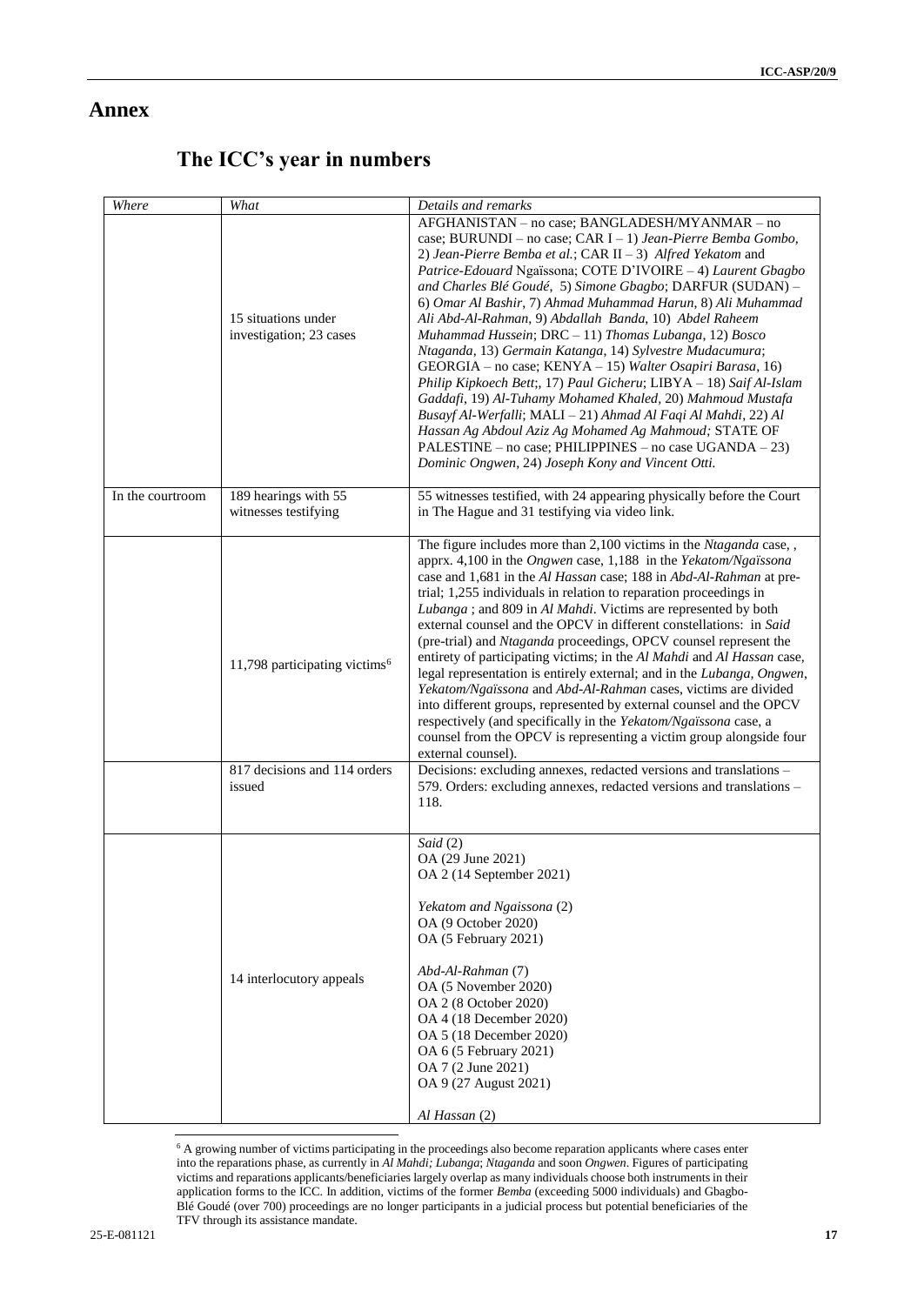|                         |                                                                                                                                                           | OA 2 (22 February 2021)<br>OA 3 (1 July 2021)                                                                                                                                                                                                                                                                                                                                                                                                                                                                                                                                                                                                                                                                                                                                                                                                             |
|-------------------------|-----------------------------------------------------------------------------------------------------------------------------------------------------------|-----------------------------------------------------------------------------------------------------------------------------------------------------------------------------------------------------------------------------------------------------------------------------------------------------------------------------------------------------------------------------------------------------------------------------------------------------------------------------------------------------------------------------------------------------------------------------------------------------------------------------------------------------------------------------------------------------------------------------------------------------------------------------------------------------------------------------------------------------------|
|                         |                                                                                                                                                           | Gicheru(1)<br>OA (8 March 2021)                                                                                                                                                                                                                                                                                                                                                                                                                                                                                                                                                                                                                                                                                                                                                                                                                           |
|                         | 8,719 filings made                                                                                                                                        | Includes originals, translations, annexes, corrected and redacted<br>versions. 96,889 court record pages filed.                                                                                                                                                                                                                                                                                                                                                                                                                                                                                                                                                                                                                                                                                                                                           |
|                         | Assistance provided on<br>requests to 28 defence and<br>victims' teams (excluding<br>States' representatives and<br>situation-related<br>representatives) | The Registry's Counsel Support Section ("CSS") centralises and<br>coordinates all logistical and administrative support to defence<br>counsel, legal representatives of victims and their teams as well as<br>duty counsel and state representatives. During the reporting period, it<br>facilitated the deployment of 52 missions to situation countries. CSS<br>provided support to 16 defence and 12 victims' teams, including 183<br>defence team members in Lubanga, Katanga, Ntaganda, Bemba,<br>Gbagbo, Blé Goudé, Ongwen, Al Mahdi, Banda, Gaddafi, Al Hassan,<br>Yekatom, Ngaïssona, Abd-Al-Rahman, Gicheru and Said and 56<br>members of legal representatives of victims' teams in Lubanga 1 & 2,<br>Katanga, Bemba, Banda, Al Bashir, Al Hassan, Al Mahdi, Ongwen,<br>Yekatom, Ngaïssona and Abd-Al-Rahman. CSS appointed 36 duty<br>counsel. |
| Behind the<br>courtroom | 6 to 9 persons in custody                                                                                                                                 | The total number of persons in custody during the reporting period<br>varied between 6 and 9: Mr. Ntaganda, Mr. Onwgen, Mr. Al Hassan,<br>Mr. Yekatom, Mr. Ngaïssona, Mr Abd-Al-Rahman, Mr Gicheru (went<br>later on Interim Release), Mr Said and a detained witness.                                                                                                                                                                                                                                                                                                                                                                                                                                                                                                                                                                                    |
|                         | 5,494 victim forms for<br>participation and/or<br>reparations received                                                                                    | This figure contains also relevant follow-up information on individual<br>victim forms processed by VPRS, including e.g. TFV decisions on<br>individual victim reparation forms (Al Mahdi; Lubanga).                                                                                                                                                                                                                                                                                                                                                                                                                                                                                                                                                                                                                                                      |
|                         | 106 witnesses and 583<br>dependents protected or<br>relocated                                                                                             | The number of protected witnesses is almost equivalent to the last<br>year's figure whereas the number of dependants has slightly increased<br>compared to the previous report. At the beginning of the reporting<br>period several protection cases were closed whereas towards the end<br>more cases were entered into protection (at the moment 113 witnesses<br>are under protection together with their 660 dependents). The figures<br>provided are based on averages calculated over the 12 months<br>including in the reporting period.                                                                                                                                                                                                                                                                                                           |
|                         | 55 candidates admitted to the<br>ICC List of counsel with a<br>total of 904 persons                                                                       | In addition, 32 persons added to the ICC List of Assistants to counsel,<br>making a total of 427 persons.                                                                                                                                                                                                                                                                                                                                                                                                                                                                                                                                                                                                                                                                                                                                                 |
|                         | 696 Article 15<br>communications received                                                                                                                 | The OTP continued to analyse information received alleging the<br>commission of crimes potentially falling within the Court's<br>jurisdiction. From 1 September 2020 to 31 August 2021, the OTP<br>registered 696 communications submitted under Article 15, of which<br>500 were manifestly outside the Court's jurisdiction; 40 were<br>unrelated to current situations and warranted further analysis; 70<br>were linked to a situation already under analysis; and 86 were<br>linked to an investigation or prosecution.<br>Additionally, during the same period, the Office received 3192 items<br>of additional information to already existing communications.                                                                                                                                                                                     |
|                         | 3,193 interpreter days                                                                                                                                    | Court and conference interpretation: hearings, seminars/roundtables,<br>visits from delegations, NGO/diplomatic briefings and others $-2,514$<br>interpreter days; field and operational interpreter days $-679$ .                                                                                                                                                                                                                                                                                                                                                                                                                                                                                                                                                                                                                                        |
|                         | 56,805 pages or 842 hearing-<br>related transcripts, 176 pages<br>or 4 non-hearing related<br>transcripts                                                 | Hearing related: Includes 27,241 pages French and 29,564 pages of<br>English transcripts. Non hearing related: includes 93 pages French<br>and 83 pages of English transcripts.                                                                                                                                                                                                                                                                                                                                                                                                                                                                                                                                                                                                                                                                           |
|                         | 45,876 pages of translation<br>requested; 9,819 pages<br>finalized                                                                                        | 42,316 pages of judicial translations were requested, with 6,447 pages<br>finalized. 3,560 pages of non-judicial translations were requested,<br>with 3,372 pages finalized.                                                                                                                                                                                                                                                                                                                                                                                                                                                                                                                                                                                                                                                                              |
|                         | 1,903 visitors received<br>(including virtual visitors)                                                                                                   | 120 VIP visitors in 43 visits;<br>457 individuals who participated in 30 stakeholder visits (diplomats,<br>NGOs, lawyers, prosecutors and journalists)                                                                                                                                                                                                                                                                                                                                                                                                                                                                                                                                                                                                                                                                                                    |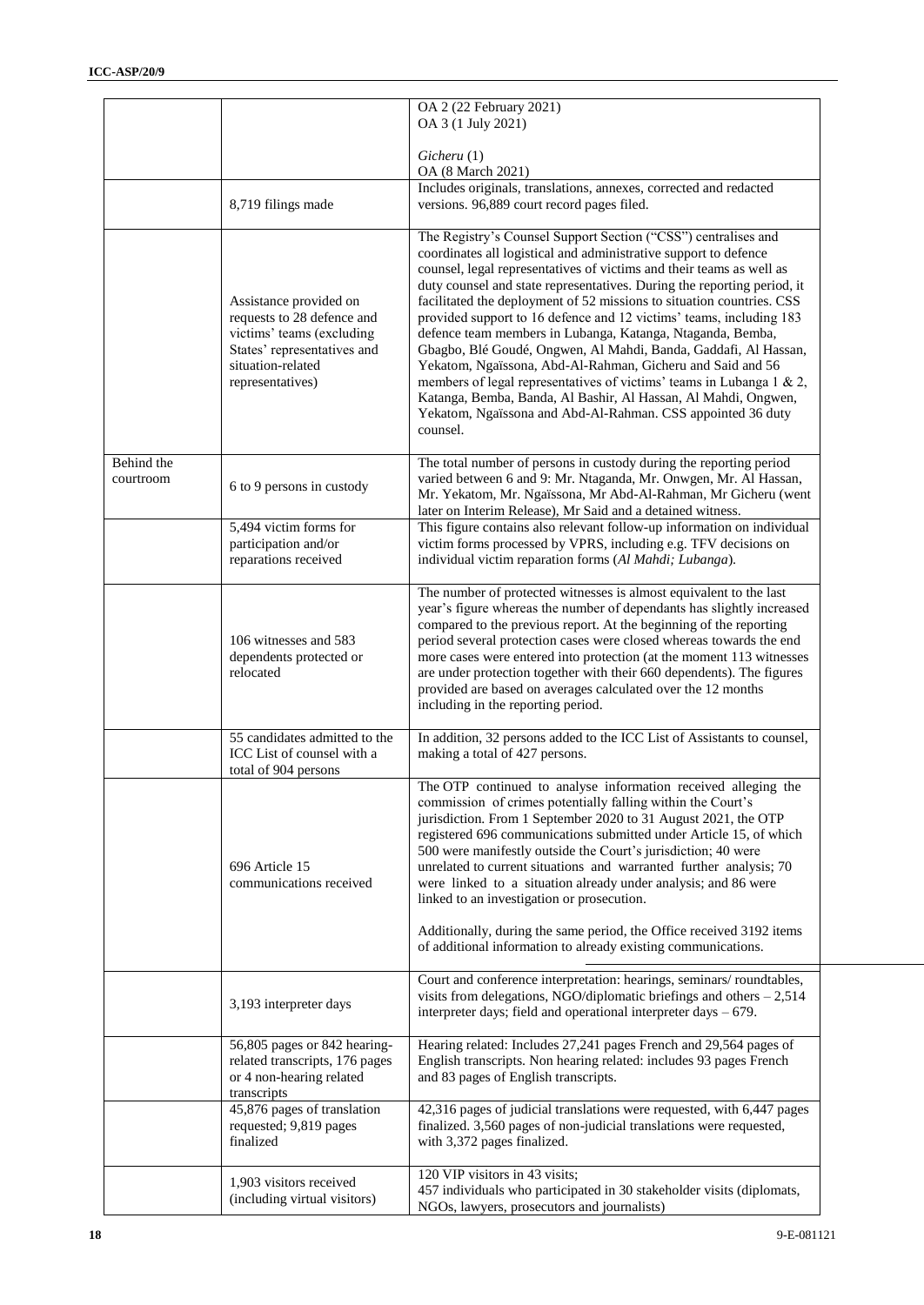|                                                                                                                 | 921 general information visitors (university students and general<br>public, all virtually)<br>505 individuals who attended hearings during the times where limited<br>public was allowed in the public galleries.<br>In general terms, despite the organisation of virtual visits and events,<br>the numbers have been drastically reduced due the COVID pandemic,<br>with physical visits and events taking place since March 2020 only<br>exceptionally. The swearing-in of the newly elected Judges as well as<br>the one of the Prosecutor took place under strict COVID-19 measures.                                                                                                                                                                                                                                                                                                                                                                                                                                                                                                                                                                                                                 |
|-----------------------------------------------------------------------------------------------------------------|------------------------------------------------------------------------------------------------------------------------------------------------------------------------------------------------------------------------------------------------------------------------------------------------------------------------------------------------------------------------------------------------------------------------------------------------------------------------------------------------------------------------------------------------------------------------------------------------------------------------------------------------------------------------------------------------------------------------------------------------------------------------------------------------------------------------------------------------------------------------------------------------------------------------------------------------------------------------------------------------------------------------------------------------------------------------------------------------------------------------------------------------------------------------------------------------------------|
| 6,014,592 website page views,<br>2,930,818 YouTube views,<br>590,570 Twitter followers                          | On the reporting period, the Court's website received a total of<br>6,014,592 page views and 2,431,124 visitors, including 1,478,096<br>new visitors. The streaming services of ICC hearings attracted<br>31,740,612 hits from 184 countries. 235 new videos were posted on<br>YouTube, attracting 2,930,818 views. 148 press releases were<br>distributed to a mailing list of more than 6,500 journalists and other<br>stakeholders around the world. More than 230 interviews were<br>conducted with officials of the Court. PIOS also continued to actively<br>engage with global audiences through its various social media<br>channels. The Court's two Twitter accounts (English and French)<br>have garnered more than 590,570 followers, from which 145,508 are<br>new followers, the two Facebook accounts had almost 280,000 likes<br>and 260,000 followers, and the Court's two Instagram pages have<br>attracted more than 65,000 followers, ensuring that the various ICC<br>messages, campaigns, informative products and innovative visuals<br>were shared to a wide audience. Facebook Live was also used<br>successfully to broadcast further ICC hearings to a more global<br>audience. |
| 10,612 job applications<br>processed, with 137<br>recruitments, and 851 staff<br>members on established posts   | During the period covered: 2,284 applications for short-term<br>positions, 8,328 applications for fixed-term positions, with 77<br>recruitments for fixed-term and 60 recruitments for short-term<br>positions. In addition, 165 staff members are on positions funded by<br>General Temporary Assistance, 50 on short-term appointments and 4<br>staff occupy Junior Professional Officer (JPO) positions.                                                                                                                                                                                                                                                                                                                                                                                                                                                                                                                                                                                                                                                                                                                                                                                                |
| 231 interns and 56 visiting<br>professionals recruited                                                          | There were 231 Interns and 56 Visiting Professionals at the Court, of<br>which 6 Visiting Professionals received a monthly stipend from the<br>Court funded by the European Commission grant and 1 Visiting<br>Professional received a monthly stipend from the Court funded by the<br>Trust Fund for the Development of Interns and Visiting Professionals                                                                                                                                                                                                                                                                                                                                                                                                                                                                                                                                                                                                                                                                                                                                                                                                                                                |
| 1 Presidential Directive, 5<br><b>Administrative Instructions</b><br>and 8 Information Circulars<br>promulgated | Presidential Directives set up procedures for implementation of<br>regulations, resolutions and decisions adopted by the ASP, including<br>regulations and rules on finance, staff, programme planning and<br>budget. One Presidential Directives was promulgated during the<br>reporting period. Administrative Instructions involve procedures,<br>policies and regulatory matters of general concern. Five were<br>published in this reporting period. Information Circulars are<br>announcements of one time or temporary interest regarding, inter alia,<br>changes in salary scales, entitlements and composition of committees<br>and boards. Eight Information Circulars were promulgated during the<br>reporting period.                                                                                                                                                                                                                                                                                                                                                                                                                                                                          |
| 2 external audits, 5 internal<br>audits and 5 advisory service<br>performed                                     | <b>External audits:</b> Audit of Financial Statements of the International<br>Criminal Court for the year ended 31 December 2020; Audit of<br>Financial Statements of the Trust Fund for Victims for the year ended<br>31 December 2020; Evaluation of the oversight bodies of the Court;<br>Pillar assessment of the International Criminal Court.; Evaluation of<br>the oversight bodies is in the process. Internal audits: Judicial<br>Workflow Platform: project governance and implementation (October<br>2020), Contract Management (December 2020), Procurement<br>Process: technical evaluation review (February 2021), Assessment of<br>the effectiveness of the strategy for setting up, scaling down and<br>closing country offices (May 2021), Audit of the effectiveness of the<br>implementation of the risk based vetting process and compliance to<br>the established policy (June 2021) Advisory Services: 5 advisory<br>service performed                                                                                                                                                                                                                                               |
| 469 missions undertaken                                                                                         | OTP undertook 48 missions in non-situation countries and 86<br>missions in situation countries for the purposes of, inter alia,<br>collecting evidence, screening and interviewing witnesses, and<br>securing the continued cooperation of its partners. The Registry                                                                                                                                                                                                                                                                                                                                                                                                                                                                                                                                                                                                                                                                                                                                                                                                                                                                                                                                      |